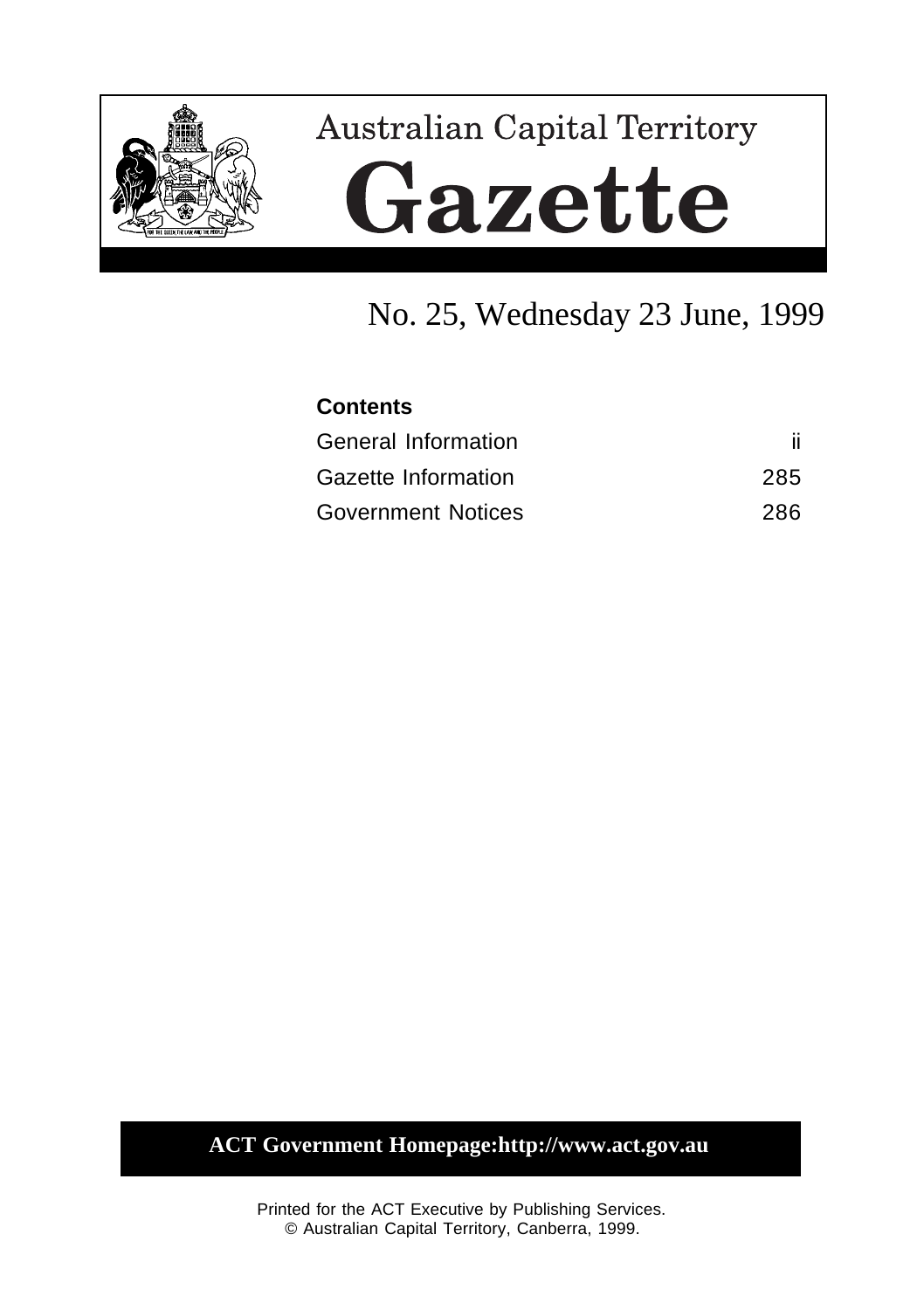## **GENERAL INFORMATION**

#### **ACT GOVERNMENT GAZETTE**

The ACT Government Gazette is published each Wednesday. The sections included in the publication are:

- General Information;
- Government Notices;
- Purchasing and Disposals;
- Invitations to Tender, Quote or Register Interest;
- Contracts arranged, and
- Private Notices

(Australian Public Service notices will continue to appear in the Commonwealth of Australia Gazette).

#### **CONTACT DETAILS**

ACT Gazette Officer Publishing Services GPO Box 158 Canberra Act 2601

Phone: (02) 6205 0484 Fax: (02) 6205 0266 **e-mail: gazette\_office@dpa.act.gov.au** ACT Gazette Office Level 7, Macarthur House Wattle Street Lyneham 2602

#### **Notices for Publications**

Notices for the Gazette are to be lodged by 12 noon on the Wednesday prior to publication. Notices can be lodged in advance in hard copy or facsimile, by electronic mail or diskette, with a brief message of instruction and a WORD compatible document attachment.

A Gazette Request Form must also be delivered to the Gazette Office, by hand, mail or fax. For copies of this form please telephone the Gazette Office or go to www.act.gov.au/government/reports/pub/gazreq.doc.

Signed notices must be sighted by the Gazette Office before gazettal can proceed.

**Purchasing and Disposal Codes** may be accessed on the ACT Government Website:

www.act.gov.au/government/report/pub/gazette/p&d.pdf. Alternatively, you may obtain a hard copy listing by contacting the gazette office.

#### **Private Notices**

The fee for a private notice is as follows:

• minimum charge \$1.00 per word or \$100.00 whichever is the greater.

Cheques are to be made payable to 'Publishing Services' and are to be forwarded to the Gazette office with a copy of the notice (Either on a PC formatted disk in WORD, or if the notice has already been emailed, a hard copy of the notice) and Gazette Request Form. Payment can be made by EFTPOS (Bankcard, Visa or Mastercard) by telephoning the Gazette Office. Payment must be received before gazettal can proceed.

#### **Purchasing and Subscriptions**

Copies of the ACT Government Gazette may be purchased at a cost of \$5.00 (or \$2.00 for a Special Gazette) from the ACT Government shopfront, Legislation/Gazette sales counter, East Row, Canberra City. Subscriptions to the Gazette maybe arranged through the Gazette Office at a price of \$360.00 (1 July 1999 - 30 June 2000) or part thereof, including postage. Refunds will not be given for cancellations. Claims for missing items will be recognised as valid if lodged within 28 days of publication.

#### **Copyright Notice - Australian Capital Territory**

This work is copyright. Apart from any use as permitted under the Copyright Act 1968, no part may be reproduced by any process without written permission from Library and Information Management, Department of Urban Services, ACT Government, GPO Box 249, Civic Square ACT 2608.

#### **Products and Services advertised in this publication are not necessarily endorsed by the ACT Government**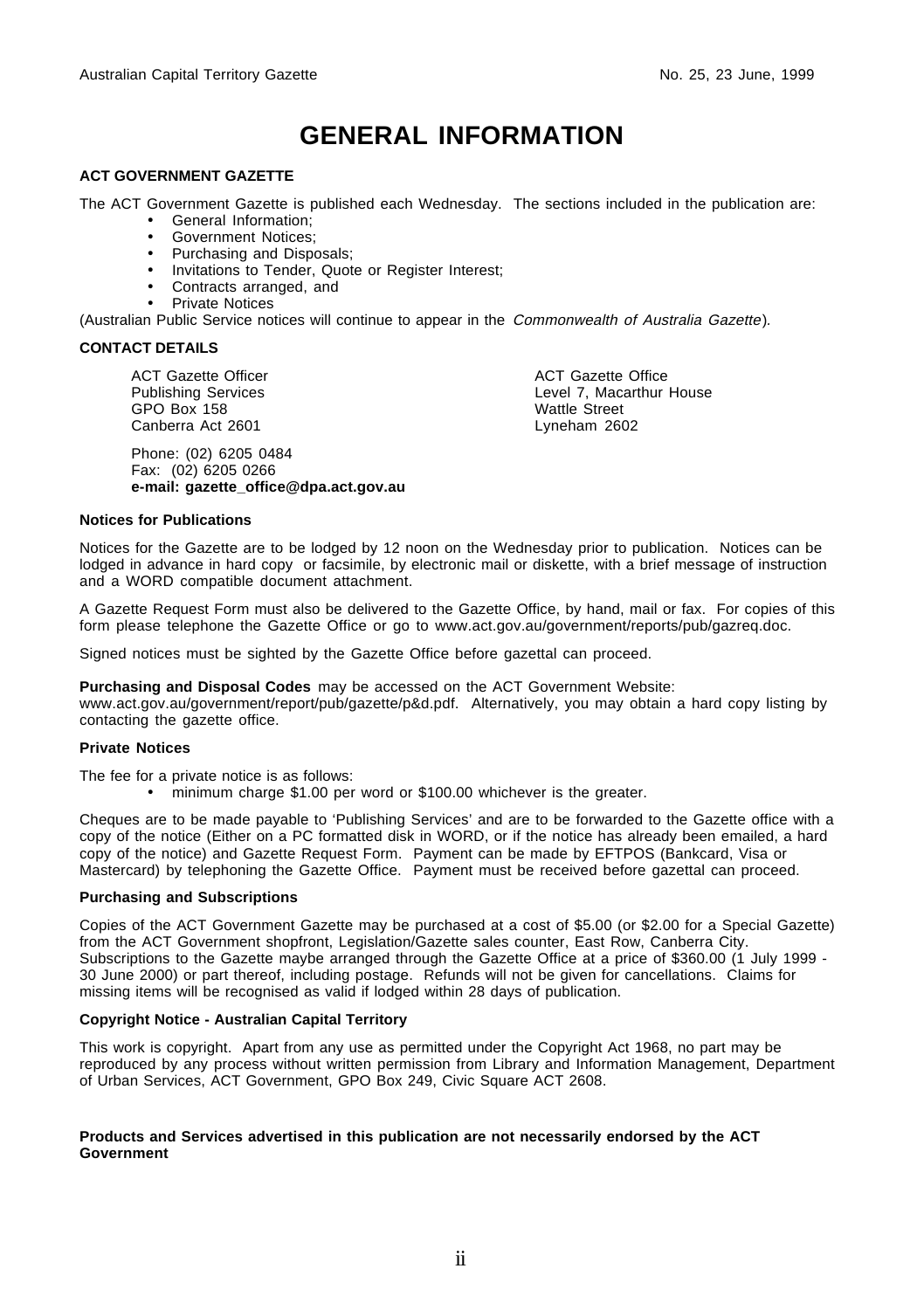## **GAZETTE INFORMATION**

#### **ISSUE OF ACT SPECIAL GAZETTES**

The following issues of the ACT Special Gazettes have been published since the last Weekly Gazette. For listings of previous ACT Special Gazettes please refer to this internet site

http://www.publishing.act.gov.au

| Gazette<br><b>Number</b> | <b>Date</b> | Title                                                                                      |
|--------------------------|-------------|--------------------------------------------------------------------------------------------|
| <b>S30</b>               | 11 June     | Regulation No. 7 of 1999 ~ Dangerous Goods Act 1984                                        |
| <b>S31</b>               | 18 June     | Nurses Registered and Enrolled in the ACT $\sim$ Nurses Act 1988                           |
| <b>S32</b>               | 15 June     | Notice – Determination of Charges (Water and Sewerage) $\sim$<br>Energy and Water Act 1988 |
|                          |             | Notice – Determination of Charges (Electricity) $\sim$ Energy and<br>Water Act 1988        |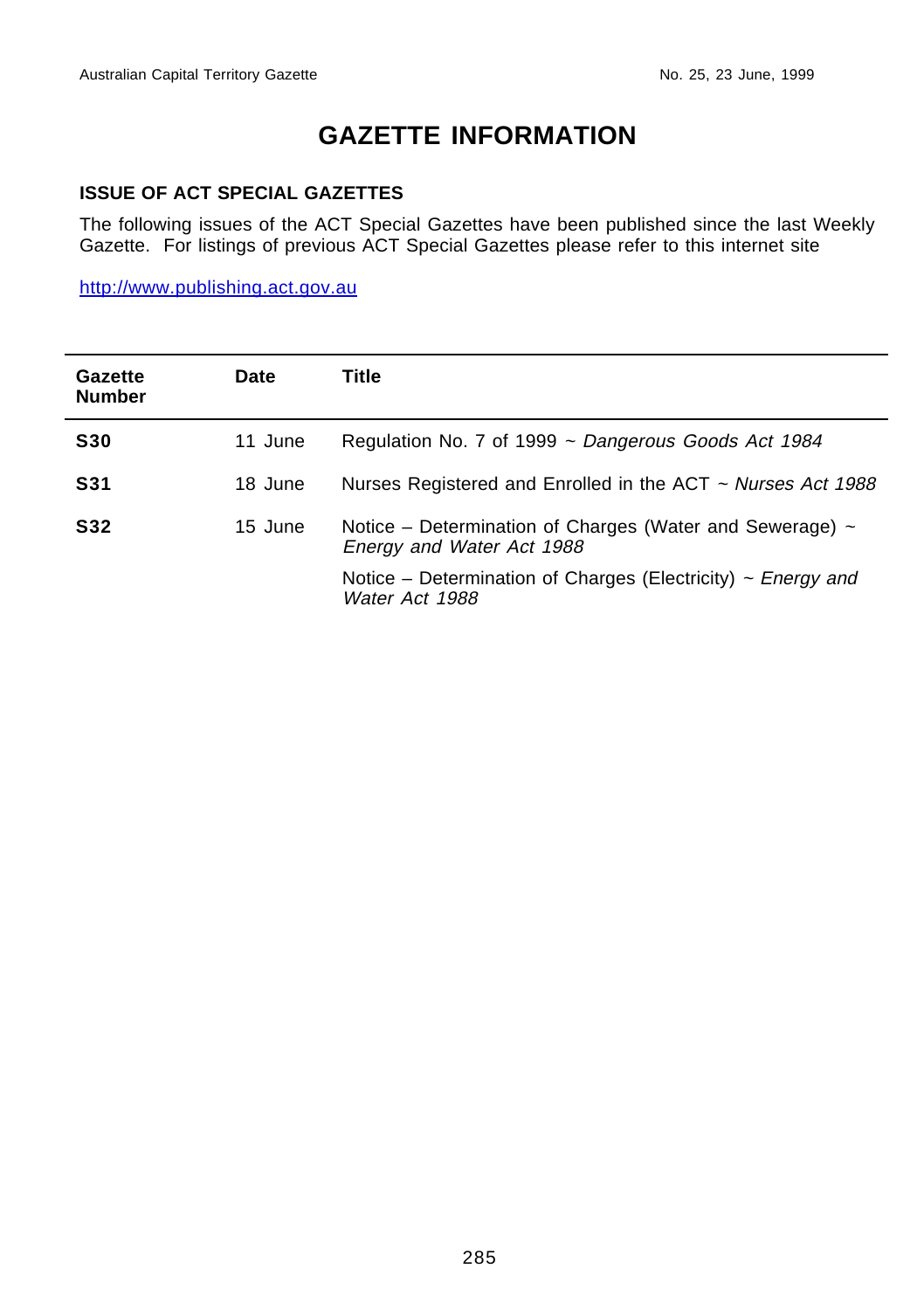## **GOVERNMENT NOTICES**

#### **NOTIFICATION OF THE MAKING OF AN INSTRUMENT**

NOTICE is hereby given that the undermentioned Instrument of the Australian Capital Territory has been made. Copies of the Instrument may be purchased from Publishing Services, Legislation and Sales Counter, ACT Government Shopfront, Corner of City Walk and East Row Canberra City ACT 2601.

| Act under which<br>Instrument made                                               | <b>Description of Instrument</b>                                                            | Number and year of<br><b>Instrument</b> |
|----------------------------------------------------------------------------------|---------------------------------------------------------------------------------------------|-----------------------------------------|
| <b>Health Professions Boards</b><br>(Procedures) Act 1981 and<br>Nurses Act 1988 | Appointment of Margaret<br>Proctor to be a member of the<br>Nurses Board of the ACT.        | No. 106 of 1999                         |
| <b>Health Professions Boards</b><br>(Procedures) Act 1981 and<br>Nurses Act 1988 | Appointment of Susan Mary<br>Gosling to be a member of the<br>Nurses Board of the ACT.      | No. 107 of 1999                         |
| <b>Health Professions Boards</b><br>(Procedures) Act 1981 and<br>Nurses Act 1988 | Appointment of Jill Maree<br>Parke to be a member of the<br>Nurses Board of the ACT.        | No. 108 of 1999                         |
| <b>Health Professions Boards</b><br>(Procedures) Act 1981 and<br>Nurses Act 1988 | Appointment of Margaret<br>Anne Lowrey to be a member<br>of the Nurses Board of the<br>ACT. | No. 109 of 1999                         |
| <b>Health Professions Boards</b><br>(Procedures) Act 1981 and<br>Nurses Act 1988 | Appointment of Meg Patricia<br>Skegg to be a Member of the<br>Nurses Board of the ACT.      | No. 110 of 1999                         |
| <b>Public Place Names Act</b><br>1989                                            | Determination of<br>nomenclature in the Division of<br>Palmerston.                          | No. 111 of 1999                         |
| <b>Public Place Names Act</b><br>1989                                            | Determination of<br>nomenclature in the Division of<br>Garran.                              | No. 112 of 1999                         |
| <b>Public Place Names Act</b><br>1989                                            | Omit one street name in the<br>District of Gungahlin.                                       | No. 113 of 1999                         |
| <b>Environment Protection Act</b><br>1997                                        | Accreditation of the A.C.T<br>Firewood Code of Practice.                                    | No. 114 of 1999                         |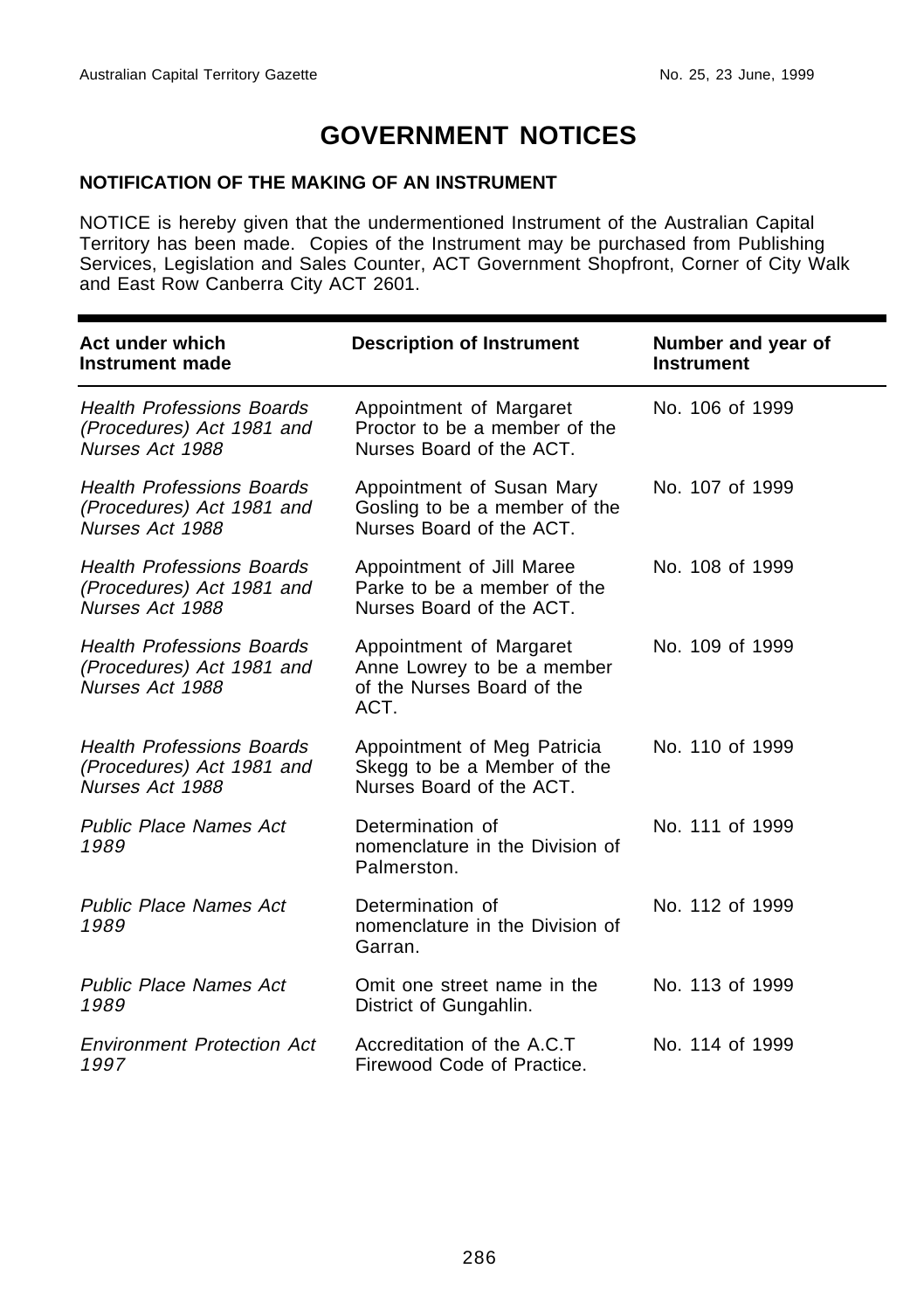#### **NOTIFICATION OF THE MAKING OF A REGULATION**

NOTICE is hereby given that the undermentioned Regulation of the Australian Capital Territory has been made. Copies of the Regulation may be purchased from Publishing Services, Legislation and Sales Counter, ACT Government Shopfront, Corner of City Walk and East Row, Canberra City ACT 2601.

| Act under which<br><b>Regulation made</b> | <b>Description of Regulation</b>         | Number and year of<br><b>Regulation</b> |
|-------------------------------------------|------------------------------------------|-----------------------------------------|
| Liquor Act 1975                           | <b>Liquor Regulations</b><br>(Amendment) | No. 8 of 1999                           |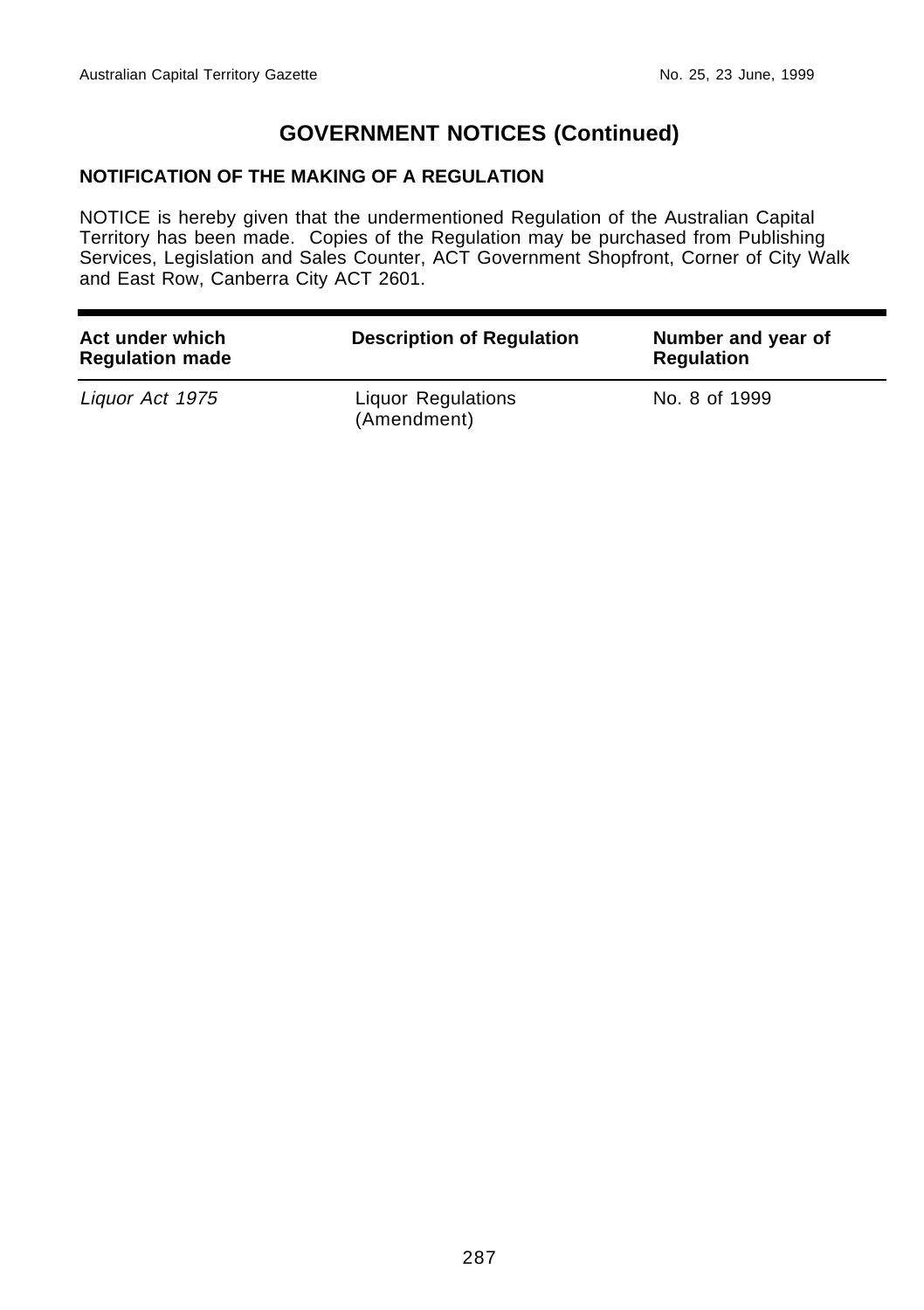

#### Australian Federal Police

### **AUSTRALIAN FEDERAL POLICE** MOTOR TRAFFIC (ALCOHOL AND DRUGS) ACT 1977

#### APPROVAL OF MEMBERS OF THE AUSTRALIAN FEDERAL POLICE TO CARRY OUT BREATH ANALYSIS

In pursuance of subsection 6(1) of the Motor Traffic (Alcohol and Drugs) Act 1977, I, Adrien M Whiddett, Deputy Commissioner performing the duties of Commissioner of Police under the Australian Federal Police Act 1979, hereby authorise the members of the Australian Federal Police listed in the attached Schedule (Attachment A) who :-

- have undergone a course approved by the minister for Urban sa. Services in the Australian Capital Territory as a course of instruction of members of the Police Force in the carrying out of breath analysis; and
- have completed the course to my satisfaction to carry out breath b. analysis under the Act.

Dated this 31 day of May 1999

\ M Whiddett performing the duties of Commissioner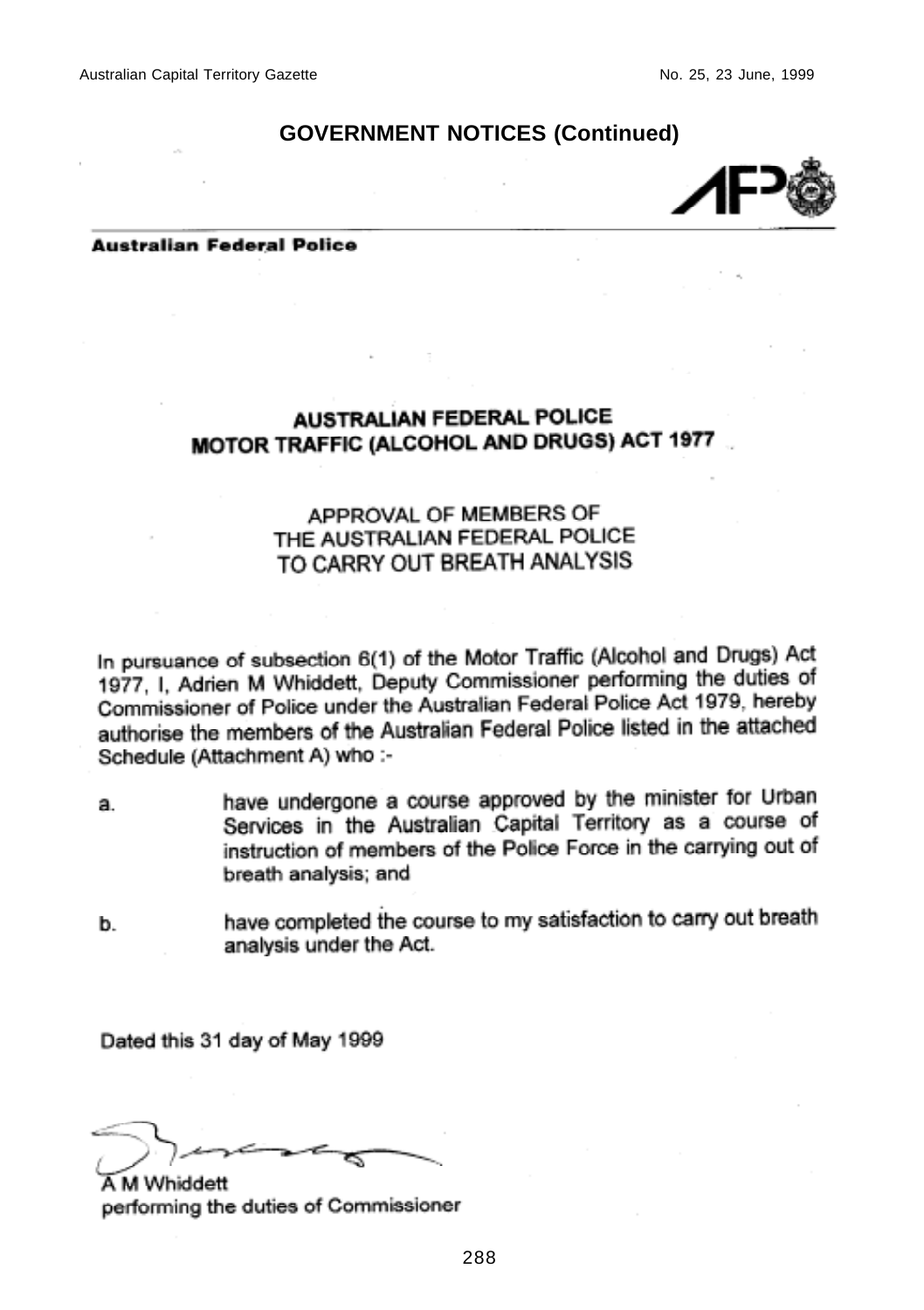#### **ATTACHMENT A**

## THE SCHEDULE

| <b>BOOTH</b>         | Greg                   | Constable 10089 |
|----------------------|------------------------|-----------------|
| <b>EGGERS</b>        | Susan                  | Constable 10029 |
| <b>FORBES</b>        | Nicholas John          | Constable 10033 |
| <b>GIUMELLI</b>      | Tessa Jan              | Constable 10108 |
| <b>HUTCHESON</b>     | Paul James             | Constable 10044 |
| <b>JAQUES</b>        | Neil                   | Constable 10045 |
| <b>KOVACIC</b>       | Ivan                   | Constable 10049 |
| LAWSON               | Kylie Louise           | Constable 10050 |
| <b>I FPPARD-HALL</b> | Lesley                 | Constable 10052 |
| <b>McKILLOP</b>      | Colleen Marcelle       | Constable 10092 |
| <b>NICHOLAS</b>      | Suzie                  | Constable 5522  |
| <b>NICHOLSON</b>     | <b>Emily Jane</b>      | Constable 5624  |
| <b>SANTAMARIA</b>    | Benjamin Alberto       | Constable 10071 |
| <b>SHAW</b>          | <b>Richard William</b> | Constable 10093 |
| <b>STEEL</b>         | <b>Mark</b>            | Constable 10075 |
| <b>STIRLING</b>      | Michael Brian          | Constable 10096 |
| <b>TOOTH</b>         | William Robert         | Constable 10078 |
| <b>TRAVERS</b>       | Mark Damien            | Constable 10110 |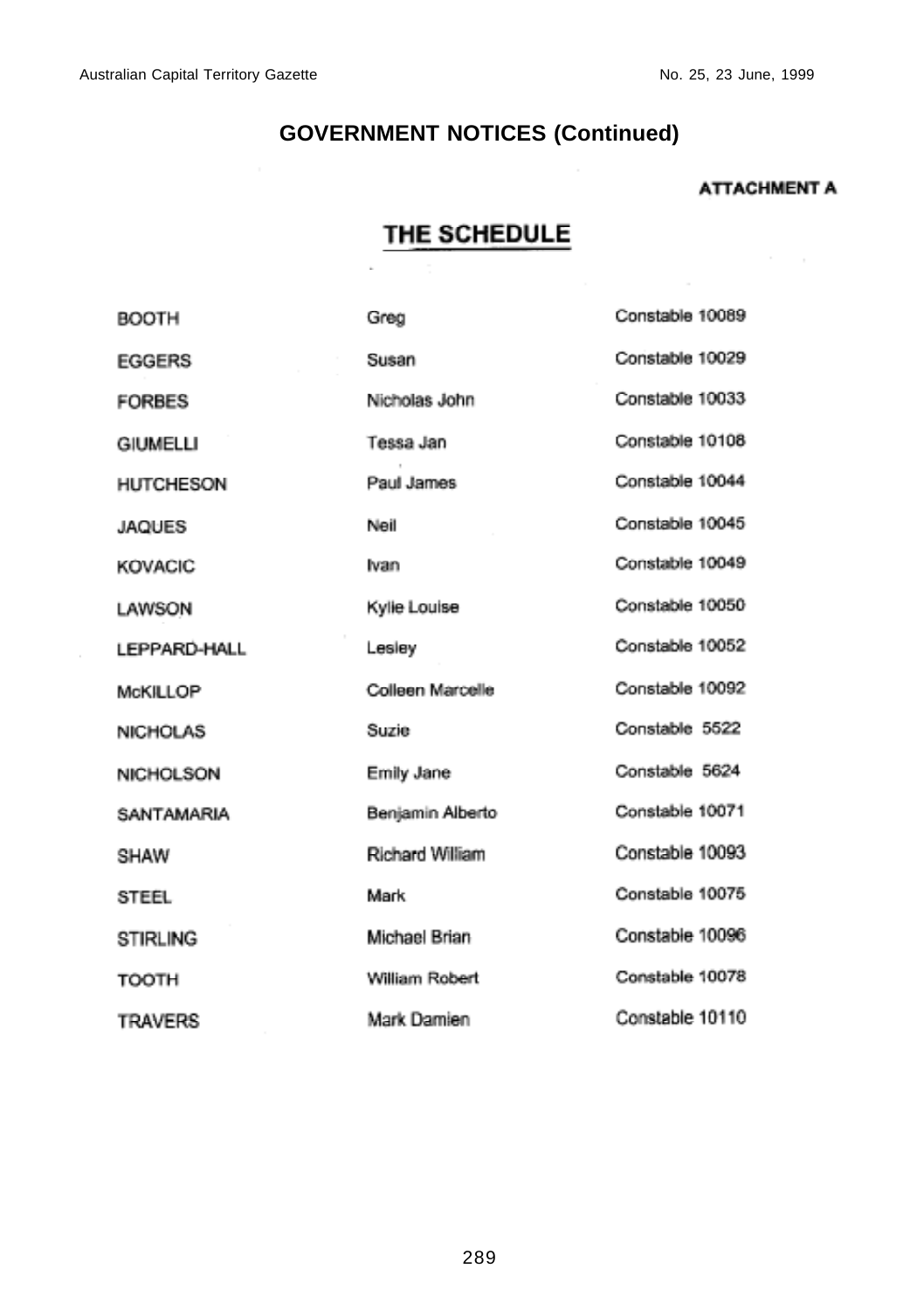**INSTRUMENT NO. R14/99** 



#### **PUBLIC ROADS ACT 1902 (NSW)**

#### NOTICE OF DECLARATION OF PUBLIC ROADS

Pursuant to section 18 of the Public Roads Act 1902 (NSW) I declare that the land described in the schedule below, shown in thick black lines on the plans annexed hereto, shall be public roads.

Aivuin. -<br>.................

DATE  $7^{n}$  leve  $1^{0.99}$ 

**LINCOLN JAMES HAWKINS** Delegate of the Minister

#### **SCHEDULE**

Plan No.1 : The land within Sections 125, 126, 155 and 159 in the Division of Ngunnawal in the District of Gungahlin.

Plan No. 2: The land within Sections 62 to 64 in the Division of Dunlop in the District of Belconnen.

Plan No. 3 : The land within Sections 73 and 75 to 77 in the Division of Dunlop in the District of Belconnen.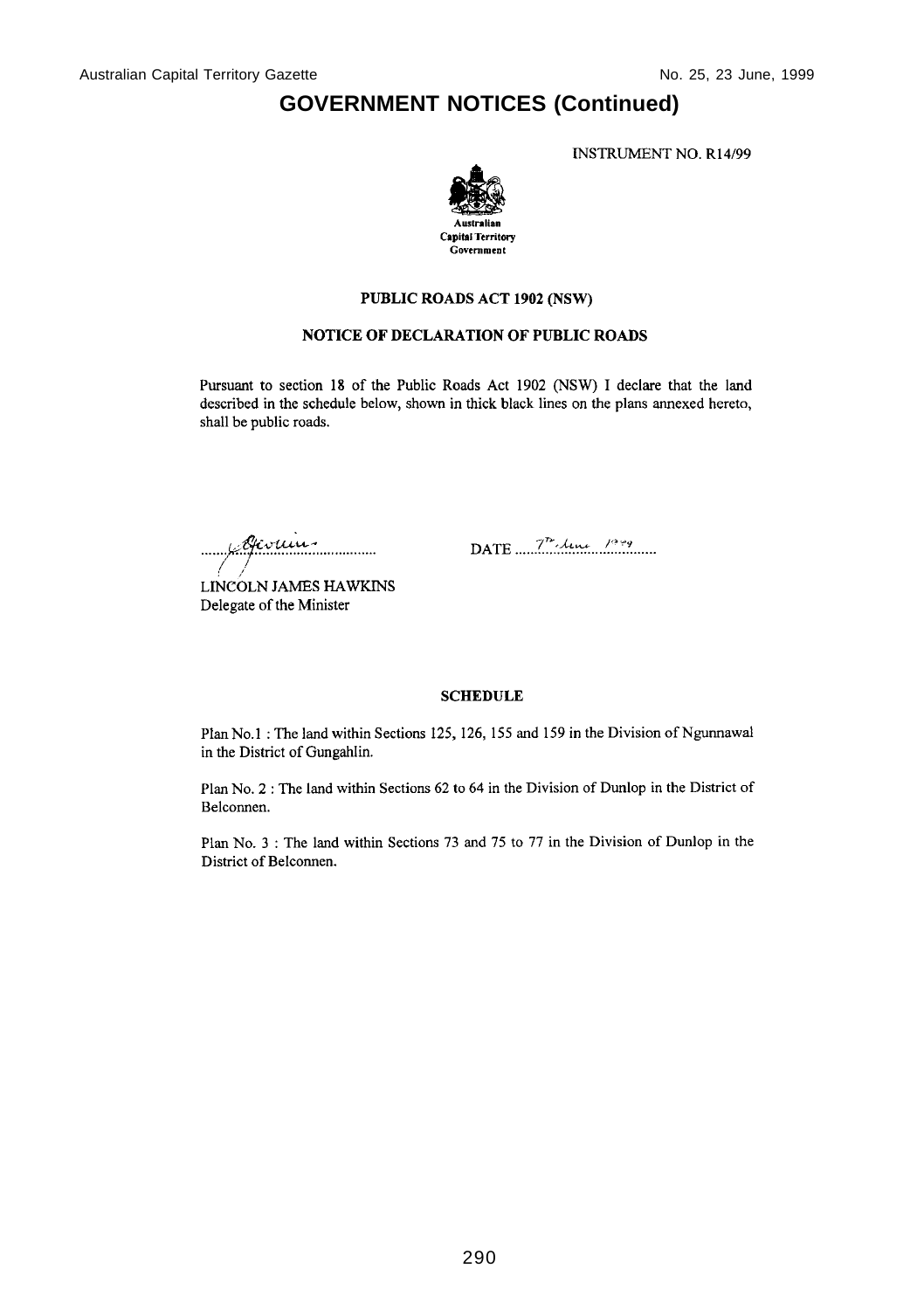



This is Plan Number One annexed to Instrument No. R14/99 signed on this  $7^{\infty}$ day of  $\lambda$ une , 1999.

 $\mathcal{L}$  Delegate's Initials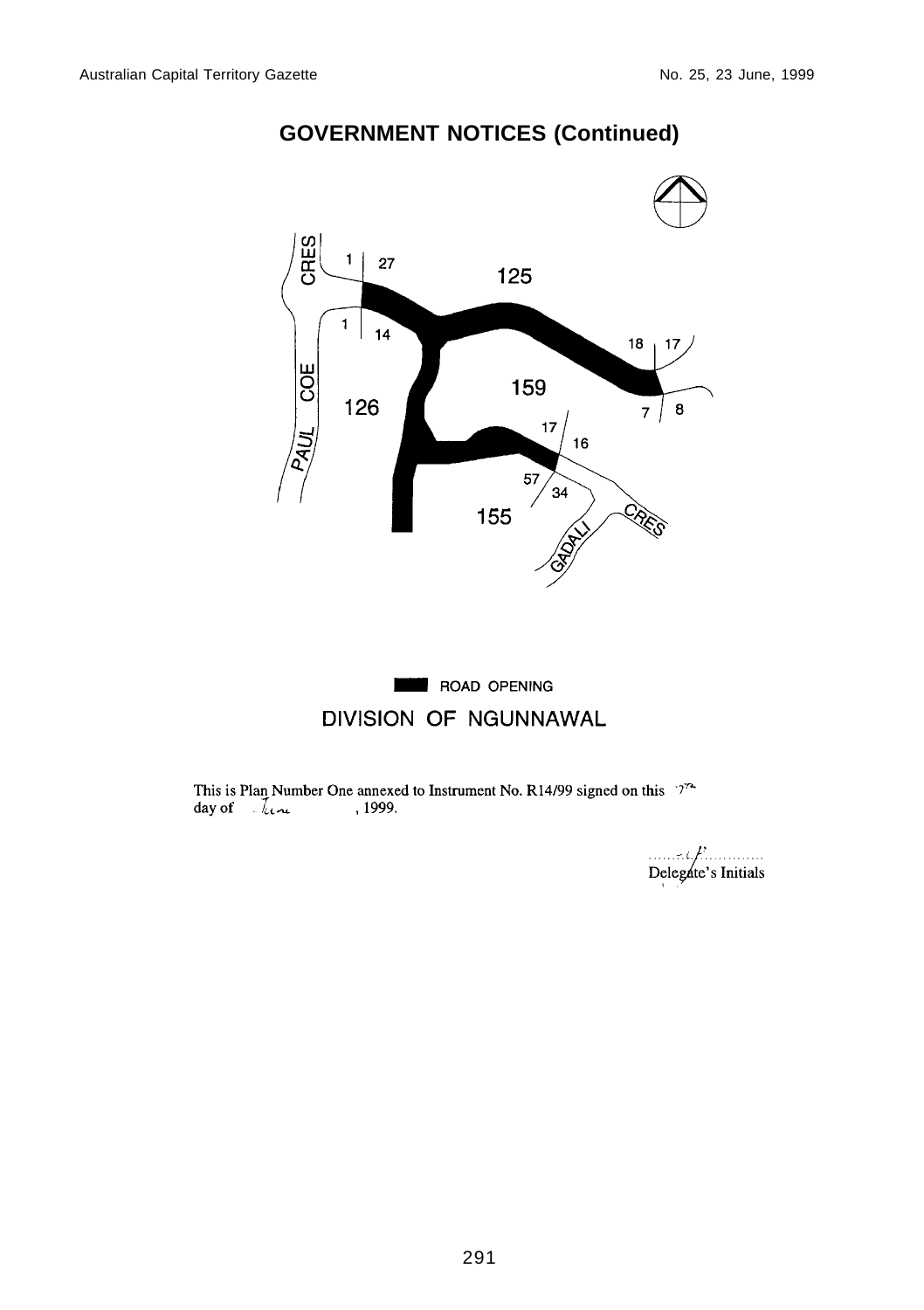



This is Plan Number Two annexed to Instrument No. R14/99 signed on this  $\sqrt{2}$ day of chon , 1999.

 $\frac{1}{2}$  Delegate's Initials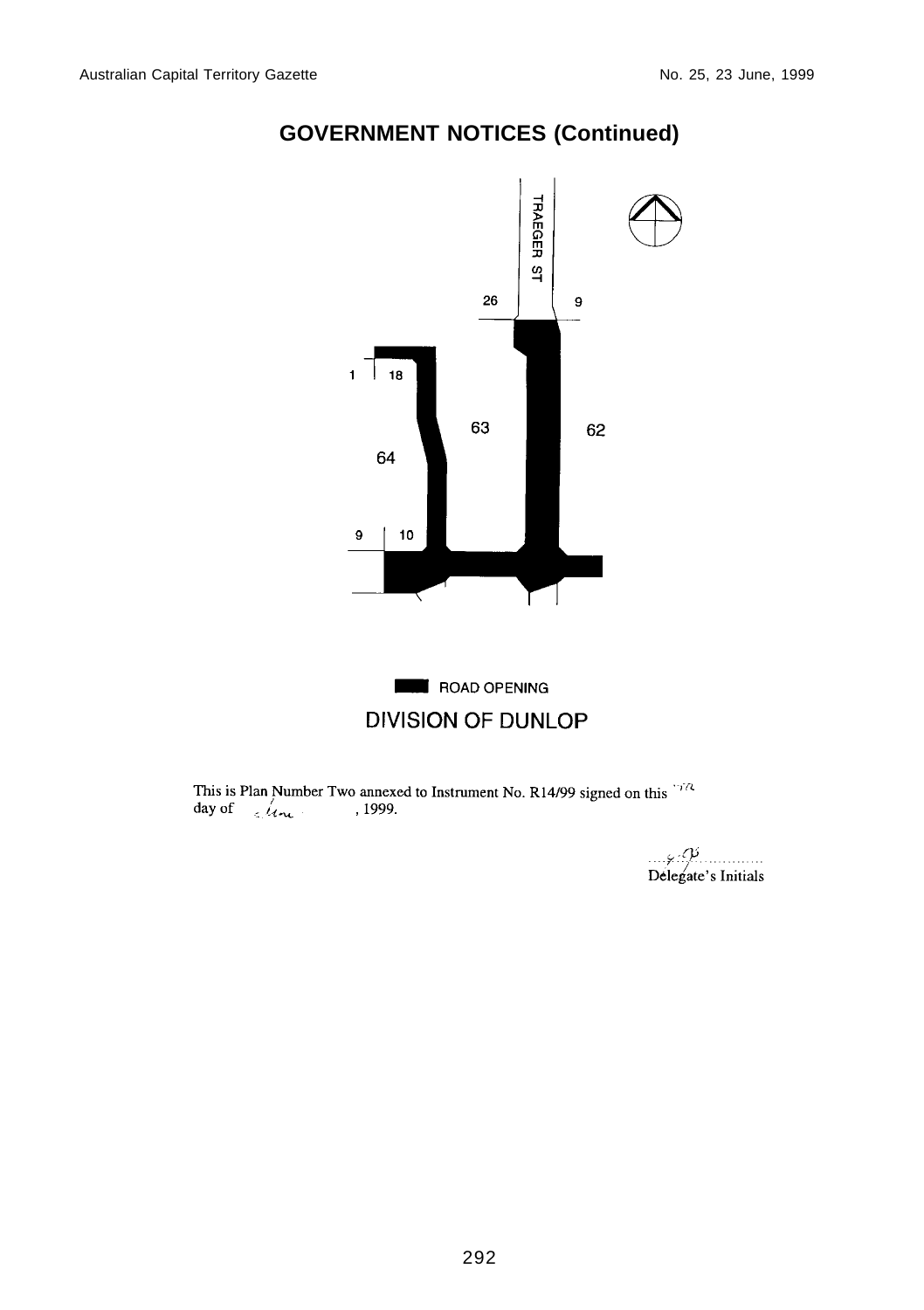

This is Plan Number Three annexed to Instrument No. R14/99 signed on this  $\gamma^{\tau_1}$  day of  $\beta_{\text{start}}$ , 1999.

 $D$ elegate's Initials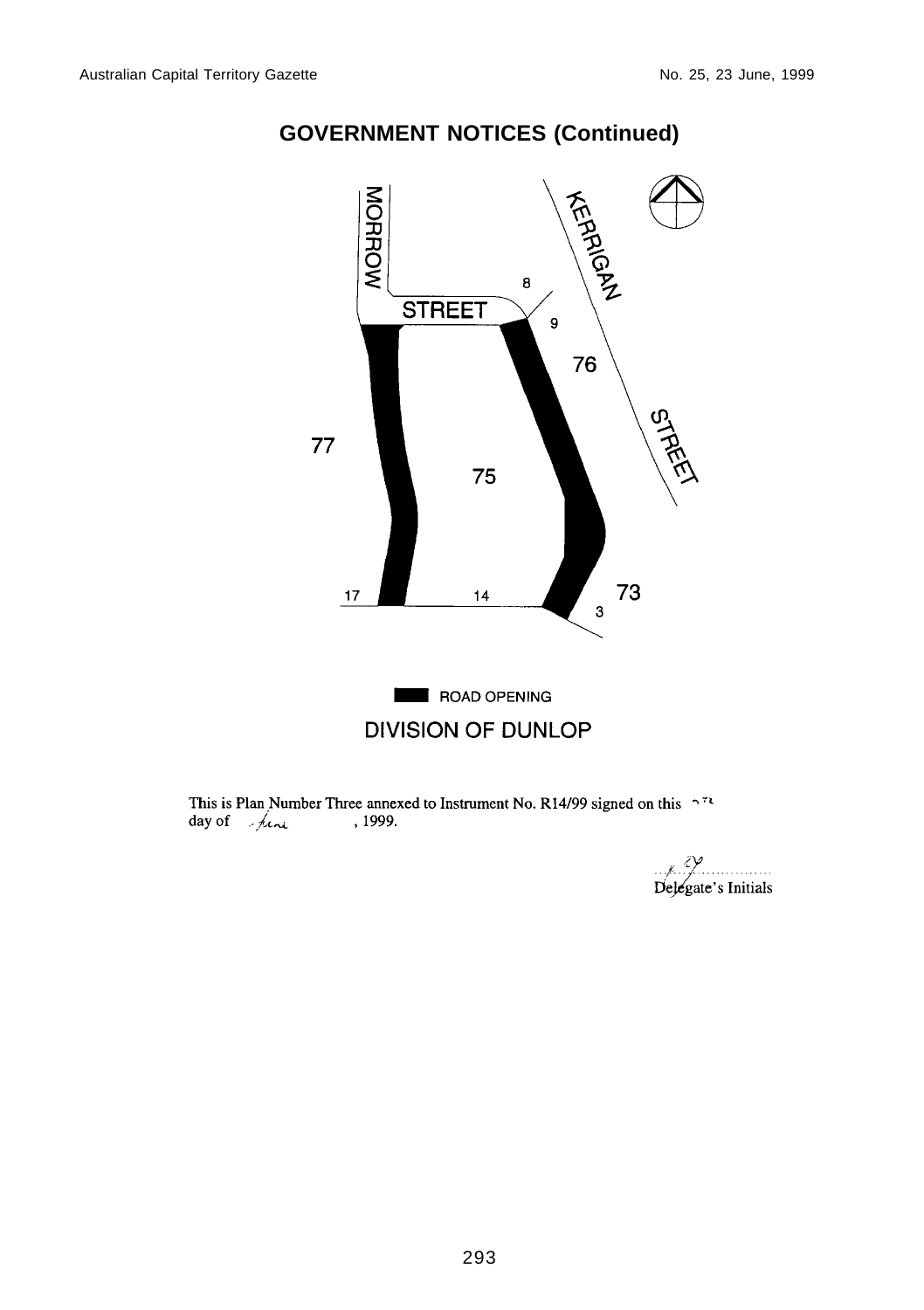**INSTRUMENT NO. R18/99** 



#### PUBLIC ROADS ACT 1902 (NSW)

#### **NOTIFICATION OF ROAD CLOSURE**

Pursuant to section 20 of the Public Roads Act 1902 (NSW) I close parts of the road described below.

<u>sections</u> DATE

LINCOLN JAMES HAWKINS Delegate of the Minister

Parts of the road known as Melba Court adjacent to Blocks 21 and 29 Section 40 in the Division of Melba in the District of Belconnen, shown in thick black lines on the plan annexed hereto.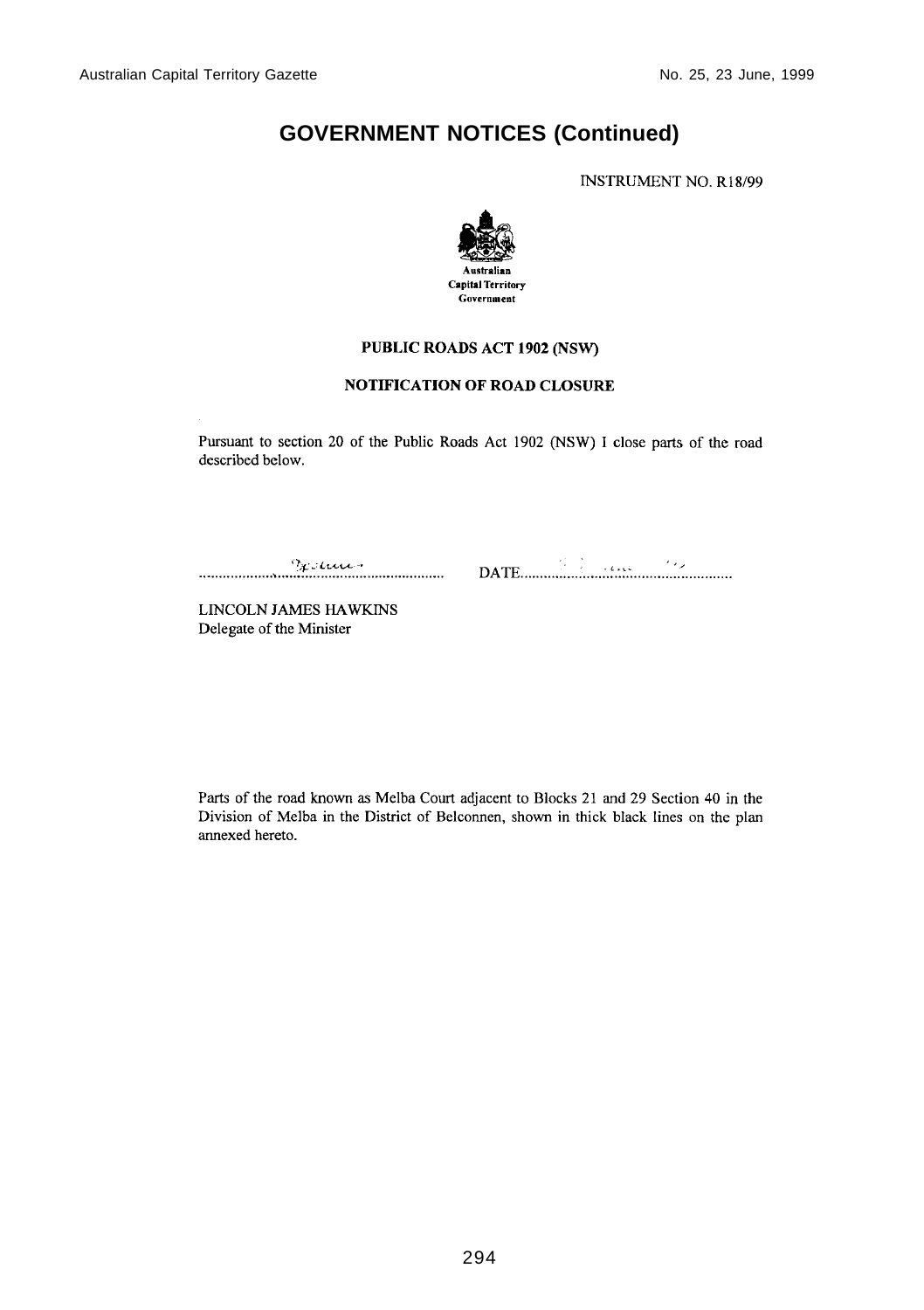# MELBA COURT  $\sqrt{\frac{1}{5}}$ 29  $21$ 40 28

## **GOVERNMENT NOTICES (Continued)**



- పెర This is the plan annexed to Instrument No. R18/99 signed on this day of  $int$ , 1999.

> . . . . . . . . . . . Delegate's Initials

NOTE : The closures are for parts of a road that are not required under the current leasing proposals.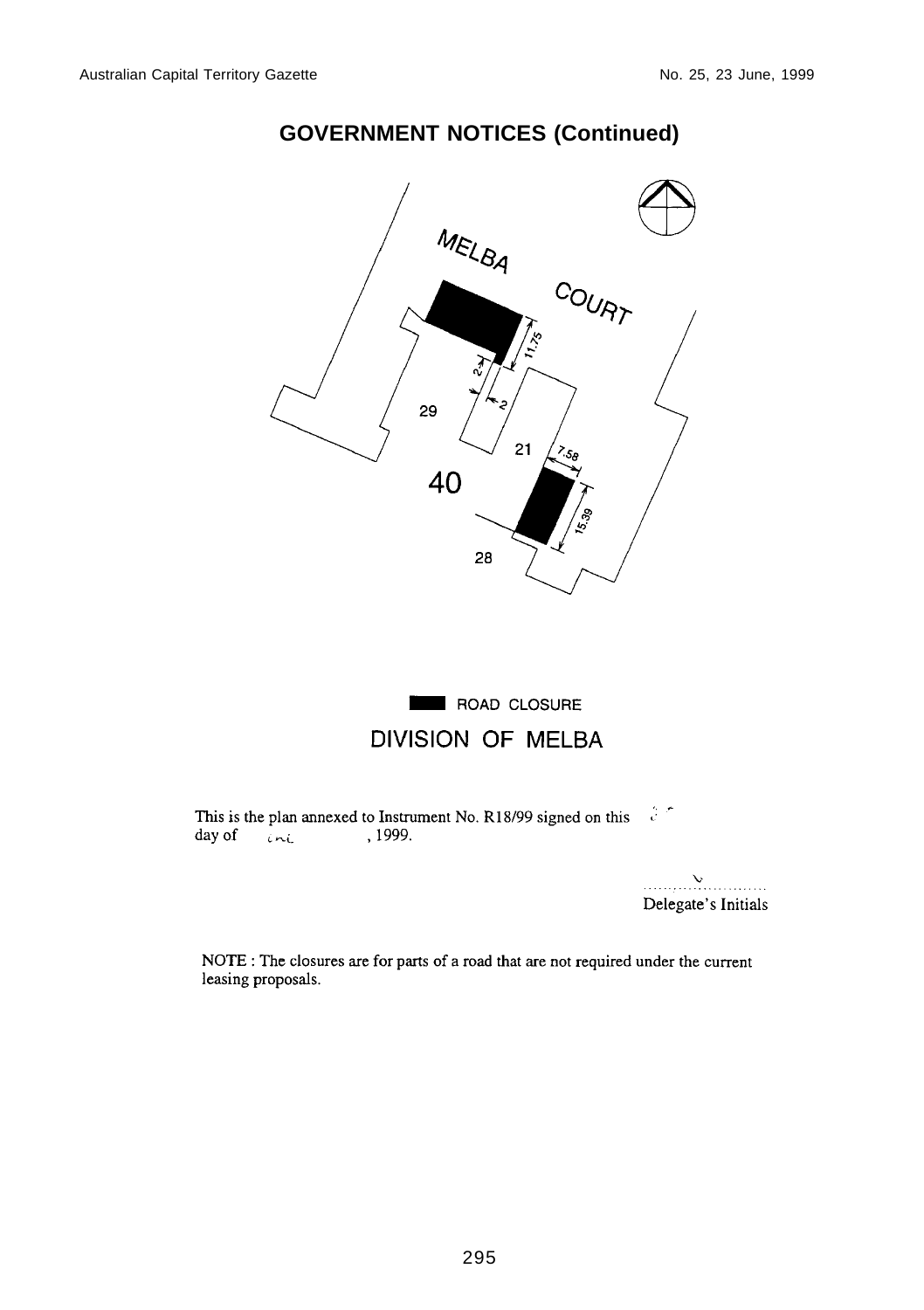#### **AUSTRALIAN CAPITAL TERRITORY**

#### **RADIATION ACT 1983 Section 73 NOTIFICATION OF DECISIONS**

Pursuant to Section 73 of the Australian Capital Territory Radiation Act 1983, the Radiation Council hereby gives notice of the particulars of the following decisions of Council, made on 9 June 1999.

#### **REGISTRATION OF IRRADIATING APPARATUS (paragraph 73(1)(d))**

| Dr C Beaton & Dr R M Penglase<br>Trophy CCX digital dental x-ray with Trophy 708 tube<br>S/Nos 808177, 745106 7OkVp, 8mA                                                                            |
|-----------------------------------------------------------------------------------------------------------------------------------------------------------------------------------------------------|
| Surgery 3, Suite 119A, Level 1<br>Westfield Shopping Town<br>Belconnen                                                                                                                              |
| Diagnostic dental examinations.                                                                                                                                                                     |
| Dr Peter Stejskal<br>Gendex Densomat dental x-ray machine with Oralix AC tube<br>S/Nos 910344, 950720 65kVp, 7.5mA<br>Location Surgery 2, Suite 1<br>Kingston Chambers<br>86 Giles Street, Kingston |
| Diagnostic dental examinations.                                                                                                                                                                     |
| Dr Jo Newton<br>Gendex Dens-o-mat dental x-ray machine with Oralix AC tube 65kVp, 7.5mA<br>S/Nos 812422, 853008                                                                                     |
| Suite 208 City Plaza<br>222 City Walk<br>Canberra                                                                                                                                                   |
| Diagnostic dental examinations.                                                                                                                                                                     |
| National Capital Private Hospital<br>Philips BV300 mobile image intensifier<br>S/Nos 3592870/000502, 3587220/00783<br>105kVp, 7.5mA                                                                 |
| <b>Operating Theatre Suite</b><br>The National Capital Private Hospital,<br>Garran                                                                                                                  |
| Diagnostic radiography                                                                                                                                                                              |
|                                                                                                                                                                                                     |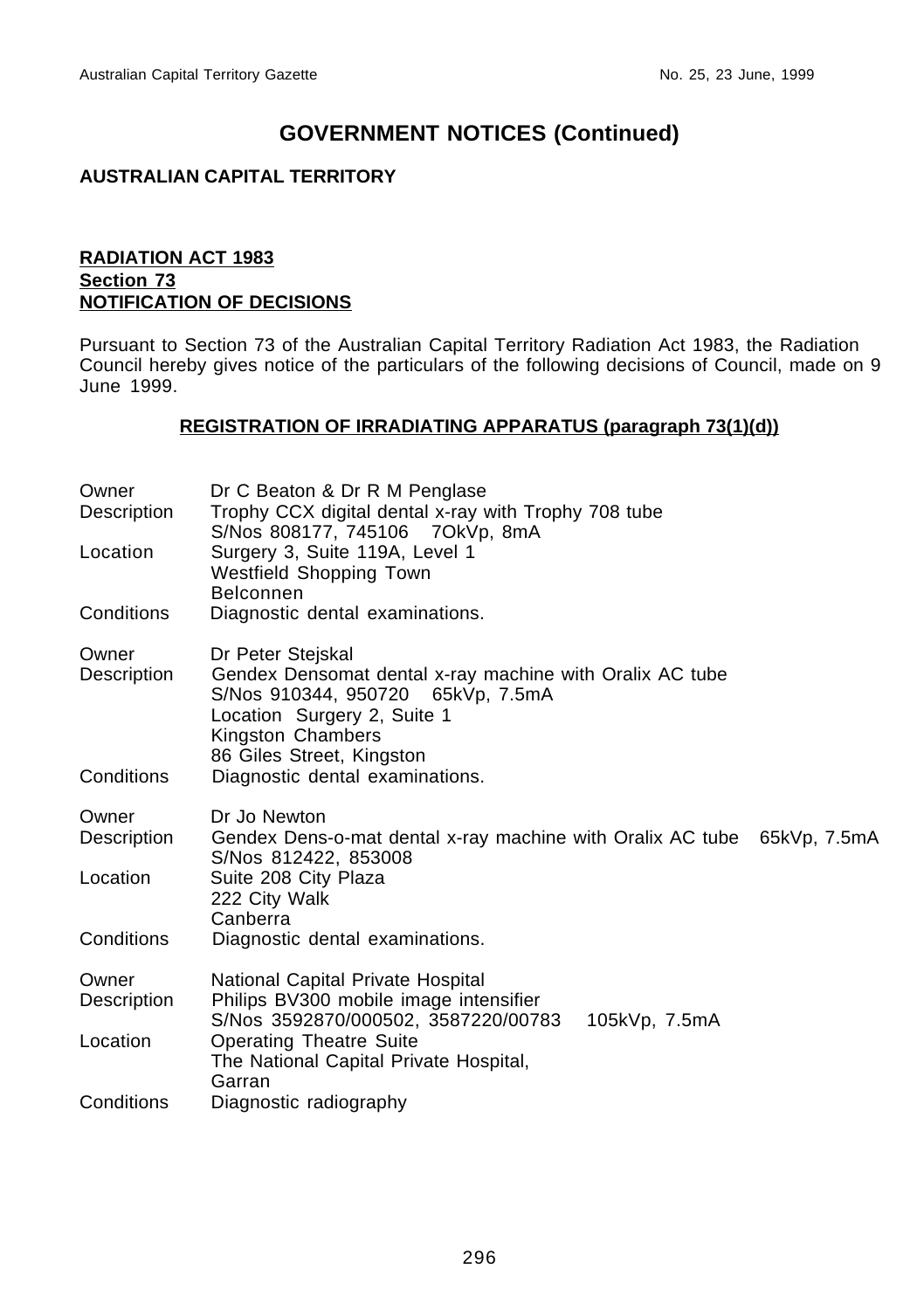| Owner<br>Description<br>Location | Dr Peter Stejskal<br>Trophy model CCX digital dental x-ray machinewith model 708 tube<br>S/Nos 809100, 970106<br>70kVp, 8mA<br>Surgery 1, Suite 1                           |
|----------------------------------|-----------------------------------------------------------------------------------------------------------------------------------------------------------------------------|
|                                  | Kingston Chambers                                                                                                                                                           |
| Conditions                       | 86 Giles Street, Kingston<br>Diagnostic dental examinations.                                                                                                                |
| Owner<br>Description             | National Capital Private Hospital<br>Phillips angiography system (fluoroscopy) Optimus CP with RT1001 tube<br>S/Nos 987489, 50458, 125kVp, 680mA                            |
| Location                         | Angiography Suite, Level 4<br>The National Capital Private Hospital,<br>Garran                                                                                              |
| Conditions                       | Diagnostic radiography.                                                                                                                                                     |
| Owner<br>Description             | <b>ACT X-Ray Services Pty Ltd</b><br>Shimadzu model UD15OBC-10 medical diagnostic x-ray machine<br>with 38DE-80 tube (fluoroscopy)<br>S/Nos 0164516808, 75397 150kVp, 500mA |
| Location                         | Screening Room<br><b>Calvary Clinic</b><br>Mary Potter Circuit, Bruce                                                                                                       |
| Conditions                       | Diagnostic radiography.                                                                                                                                                     |
| Owner<br>Description             | <b>ACT Community Care, Dental Services</b><br>Gendex Densomat dental x-ray machine with Oralix AC tube<br>S/Nos 811519, 851716<br>65kVp 7.5mA                               |
| Location                         | Room G64<br><b>Dental Services Clinic</b><br><b>Phillip Health Centre</b>                                                                                                   |
| Conditions                       | Diagnostic dental examinations.                                                                                                                                             |
| Owner<br>Description             | <b>ACT Community Care, Dental Services</b><br>Gendex Densomat dental x-ray machine with Oralix AC tube<br>S/Nos 811610, 851929 65kVp 7.5mA                                  |
| Location                         | Room G65<br><b>Dental Services Clinic</b><br><b>Phillip Health Centre</b>                                                                                                   |
| Conditions                       | Diagnostic dental examinations.                                                                                                                                             |
| Owner<br>Description             | <b>ACT Community Care, Dental Services</b><br>Gendex Densomat dental x-ray machine with Oralix AC tube<br>S/Nos 811518, 851717<br>65kVp, 7.5mA                              |
| Location                         | Room G62<br><b>Dental Services Clinic</b><br><b>Phillip Health Centre</b>                                                                                                   |
| Conditions                       | Diagnostic dental examinations.                                                                                                                                             |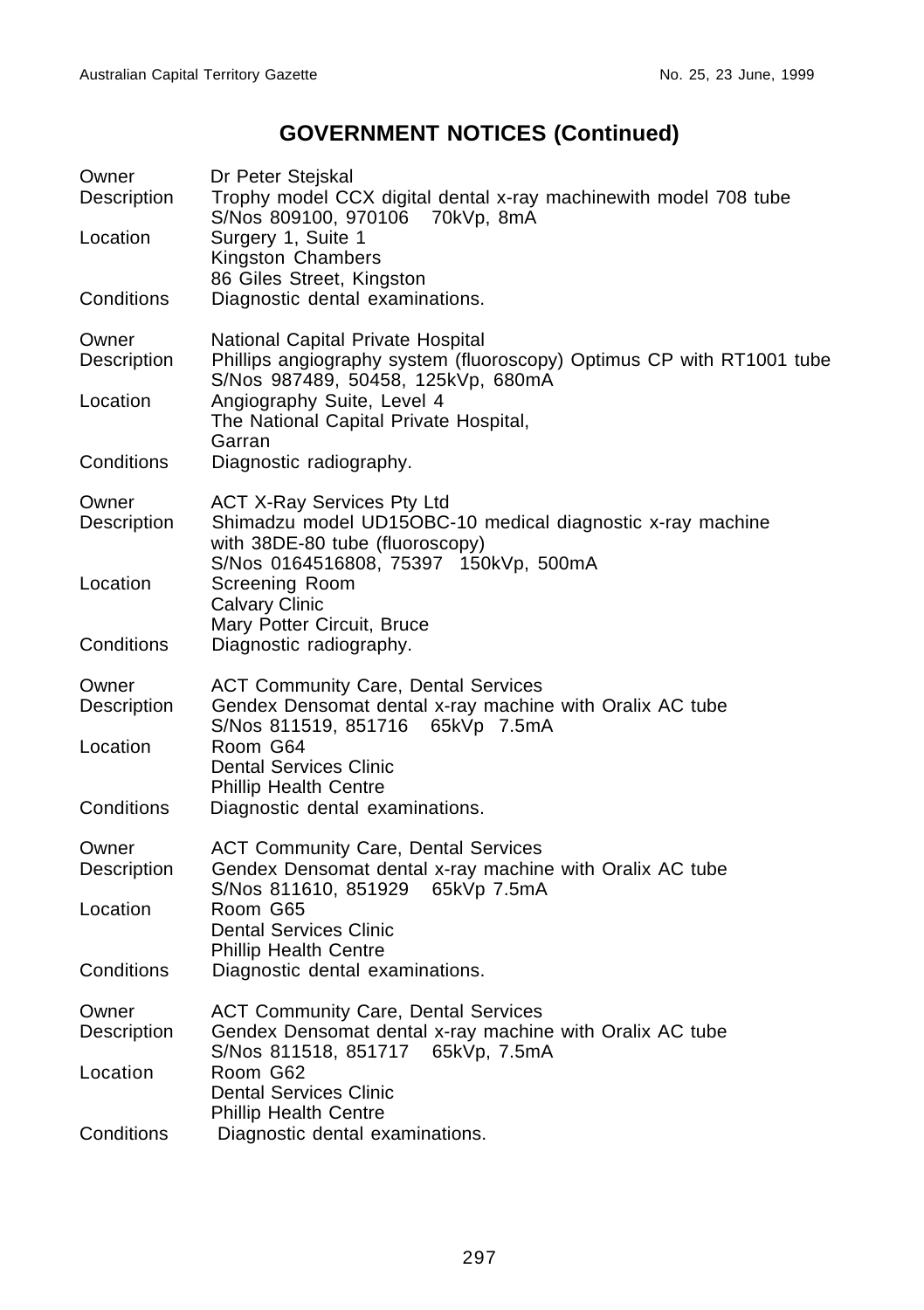| Owner<br>Description<br>Location<br>Conditions | <b>ACT Community Care, Dental Services</b><br>Gendex Densomat dental x-ray machine with Oralix AC tube<br>S.Nos 811520, 851719 65kVp 7.5mA<br>Room G63<br><b>Dental Services Clinic</b><br><b>Phillip Health Centre</b><br>Diagnostic dental examinations. |
|------------------------------------------------|------------------------------------------------------------------------------------------------------------------------------------------------------------------------------------------------------------------------------------------------------------|
| Owner                                          | <b>ACT Community Care, Dental Services</b>                                                                                                                                                                                                                 |
| Description                                    | Gendex Densomat dental x-ray machine with Oralix AC tube<br>S/Nos 811523, 851722<br>65kVp 7.5mA                                                                                                                                                            |
| Location                                       | Room G61<br><b>Dental Services Clinic</b><br><b>Phillip Health Centre</b>                                                                                                                                                                                  |
| Conditions                                     | Diagnostic dental examinations.                                                                                                                                                                                                                            |
| Owner<br>Description                           | <b>ACT Community Care, Dental Services</b><br>Gendex Densomat dental x-ray machine with Oralix AC tube<br>S/Nos 811613, 831932 65kVp 7.5mA                                                                                                                 |
| Location                                       | Room G60<br><b>Dental Services Clinic</b><br><b>Phillip Health Centre</b>                                                                                                                                                                                  |
| Conditions                                     | Diagnostic dental examinations.                                                                                                                                                                                                                            |
| Owner<br>Description                           | <b>ACT Community Care, Dental Services</b><br>Gendex Densomat dental x-ray machine with Oralix AC tube<br>S/Nos 81612, 851931 65kVp 7.5mA                                                                                                                  |
| Location                                       | Room G59<br><b>Dental Services Clinic</b><br><b>Phillip Health Centre</b>                                                                                                                                                                                  |
| Conditions                                     | Diagnostic dental examinations.                                                                                                                                                                                                                            |
| Owner<br>Description                           | <b>ACT Community Care, Dental Services</b><br>Gendex Densomat dental x-ray machine with Oralix AC tube<br>S/Nos 811614, 851933 65kVp, 7.5mA                                                                                                                |
| Location                                       | Room G58<br><b>Dental Services Clinic</b><br><b>Phillip Health Centre</b>                                                                                                                                                                                  |
| Conditions                                     | Diagnostic dental examinations.                                                                                                                                                                                                                            |
| Owner<br>Description                           | <b>ACT Community Care, Dental Services</b><br>Gendex Densomat dental x-ray machine with Oralix AC tube<br>S/Nos 811611, 851930 65kVp 7.5mA                                                                                                                 |
| Location                                       | Room G67<br><b>Dental Services Clinic</b><br><b>Phillip Health Centre</b>                                                                                                                                                                                  |
| Conditions                                     | Diagnostic dental examinations.                                                                                                                                                                                                                            |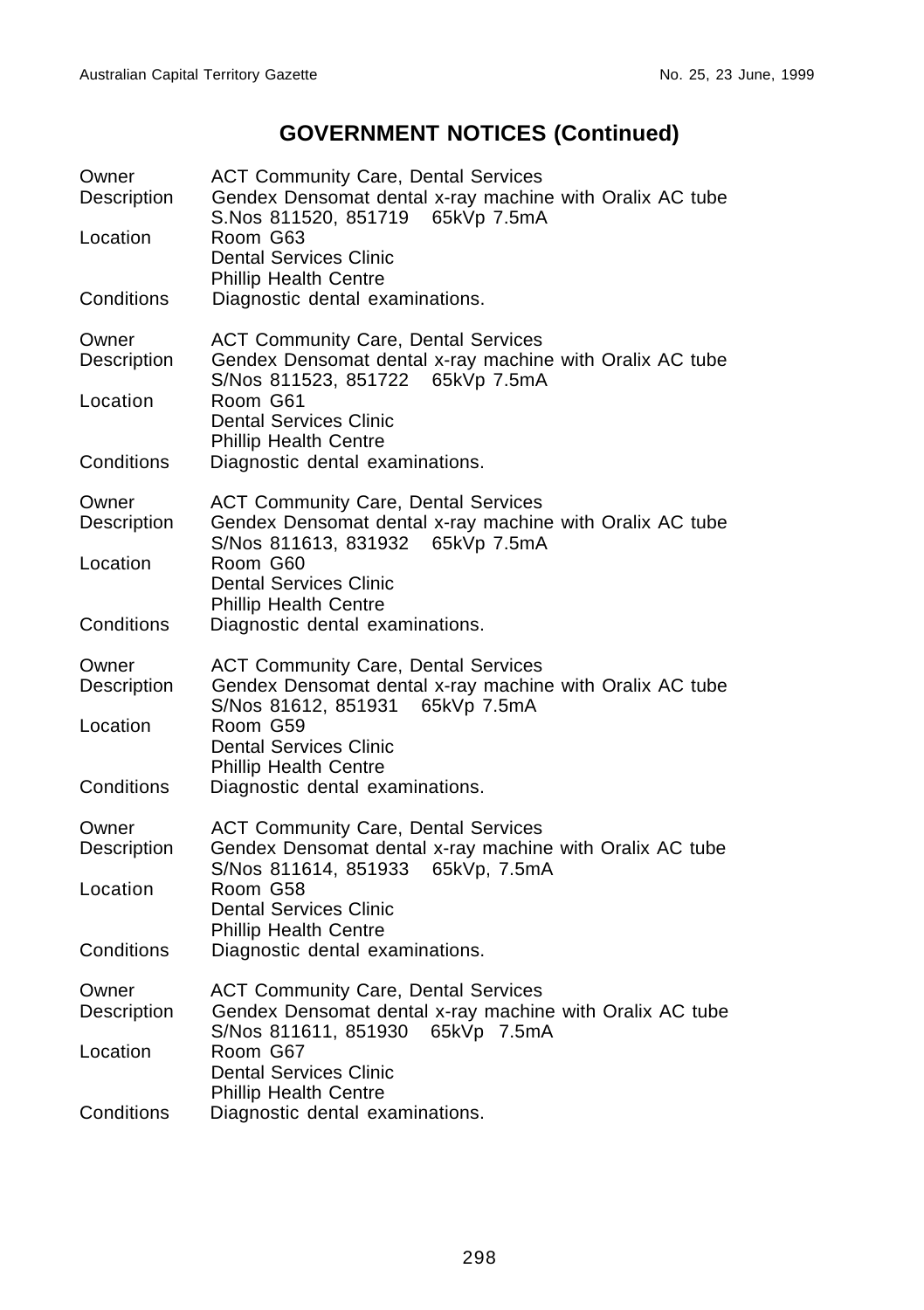Owner ACT X-ray Services Pty Ltd Description Philips diagnostic x-ray machine model Optimus C with ROT35010 tube S/Nos 996003, 60958 150kVp, 650mA Location Valley Diagnostic Centre Grattan Court Erindale Conditions Diagnostic radiography.

#### **GRANTING OF LICENCE (paragraph 73(1)(b))**

| Licensee | Dr Malcolm Thomson                                                        |
|----------|---------------------------------------------------------------------------|
| Address  | Department of Medical Imaging                                             |
|          | The Canberra Hospital                                                     |
|          | <b>PO Box 11</b>                                                          |
|          | Woden ACT 2606                                                            |
|          | Authorized Activities: Use, cause or permit to use, irradiating apparatus |
|          | Conditions Diagnostic radiology.                                          |

| Licensee   | Dr Morry Silberstein                                                      |
|------------|---------------------------------------------------------------------------|
| Address    | Department of Medical Imaging                                             |
|            | The Canberra Hospital                                                     |
|            | <b>PO Box 11</b>                                                          |
|            | Woden ACT 2606                                                            |
|            | Authorized Activities: Use, cause or permit to use, irradiating apparatus |
| Conditions | Diagnostic radiology.                                                     |

#### **APPROVAL FOR ALTERATION OR MODIFICATION OF REGISTERED IRRADIATING APPARATUS (paragraph 73(1)(e))**

| Owner       | <b>ACT Community Care, Dental Services</b>                  |  |  |
|-------------|-------------------------------------------------------------|--|--|
| Description | Philips Densomat dental x-ray machine with Oralix 65S tube, |  |  |
|             | S/Nos 8923222, 9000624 65kVp, 7.5mA                         |  |  |
| Location    | Child & Youth Dental Therapy                                |  |  |
|             | <b>Belconnen Health Centre</b>                              |  |  |
|             | Benjamin Way, Belconnen                                     |  |  |
| Conditions  | Diagnostic dental examinations.                             |  |  |

#### **VARIATION OF CONDITIONS SPECIFIED IN A LICENCE (paragraph 73(1)(c))**

- Licensee Associate Professor David G Le Couteur Address Dept of Clinical Pharmacology The Canberra Clinical School PO Box 11 Woden ACT 2606
- Authorized Activities: Purchase, own or have in possession, use, cause or permit to use, unsealed radioactive materials
- Conditions Laboratory research uses of H-3, C-14, Cr-51, Tc-99m.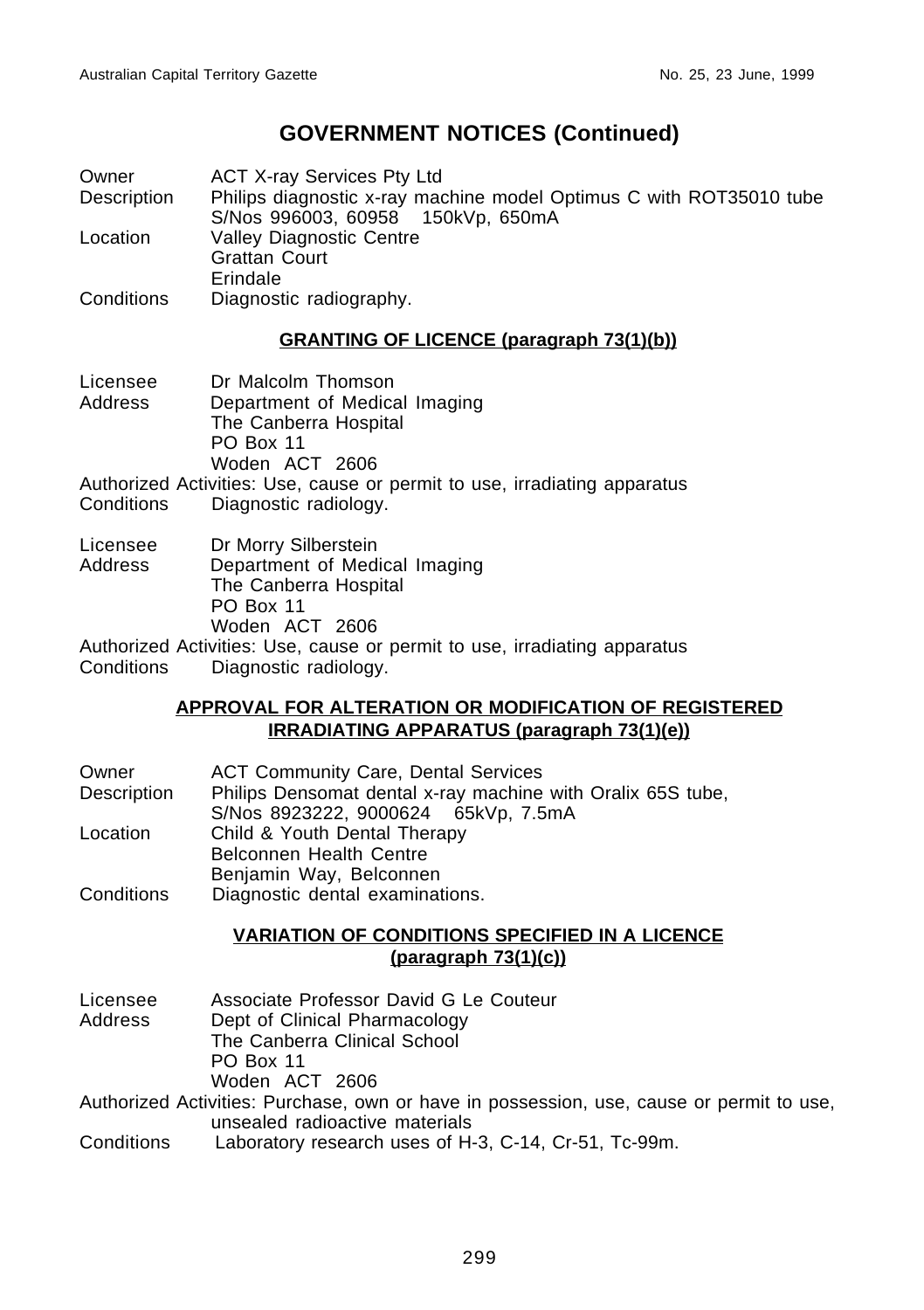Licensee Leonard John Staggs Address Security Support Services Unit 5/556 Gardeners Road Alexandria NSW 2015 Authorized Activities: Sell, use, irradiating apparatus Conditions Installation, maintenance and servicing of x-ray equipment. Sale of security x-ray equipment.

Licensee Frederick Earl Lomas Address Department of Nuclear Medicine Canberra Hospital PO Box 11 Woden ACT 2606

Authorized Activities: Purchase, own or have in possession, use, cause or permit to use, unsealed radioactive materials

- Conditions Nuclear medicine procedures involving diagnostic/therapeutic medical uses of:
	- Mo-99, Tc-99m, Ga-67, Tl-201, I-131, I-125, Cr-51, C-14, Y-90, P-32, In-111, Co-57, I-123, Sr-89.
	- \* Clinical research trial using volunteers to evaluate Tc-99m/Thrombotrace Fibrin labelling agent in inflammatory bowel disease.

**Review by the ACT Administrative Appeals Tribunal** - Any Persons whose interests are adversely affected by this decision may apply to the Tribunal to have the decision reviewed. **Reasons** - If you wish to obtain a statement of reasons to explain why the decision was made you should write within 28 days of this notice to the ACT Radiation Council, GPO Box 825, Canberra 2601.

**Location of the ACT Administrative Appeals Tribunal** - 'The Tribunal is located on the 4th Floor, Canberra House, 40 Marcus Clarke Street, Canberra City.

Postal Address: GPO Box 9955, Canberra 2601. Telephone: 6243 4611. Facsimile: 6247 0962. Document Exchange: DX 5727.

**Powers of the ACT Administrative Appeals Tribunal** - The Tribunal is an independent body. The Tribunal can agree with, change or reject to the original decision, substitute its own decision or send the matter back to the decision maker for reconsideration in accordance with Tribunal recommendations.

**How to apply to the ACT Administrative Appeals Tribunal** - Simply write within 28 days explaining the details to the decision and the reasons for asking for a review.

**Cost** - To lodge an application there is a fee. You may apply to have the fee waived on the grounds of hardship. No fee is payable if you are receiving legal assistance.

**Access to documents** - You may apply for access to any documents relevant to this decision under the ACT Freedom of Information Act 1989. For more information contact the Freedom of Information Officer, Department of Health and Community Care, on phone 62051340.

Dated this ninth day of June 1999

**Joseph Lising Chairperson Radiation Council**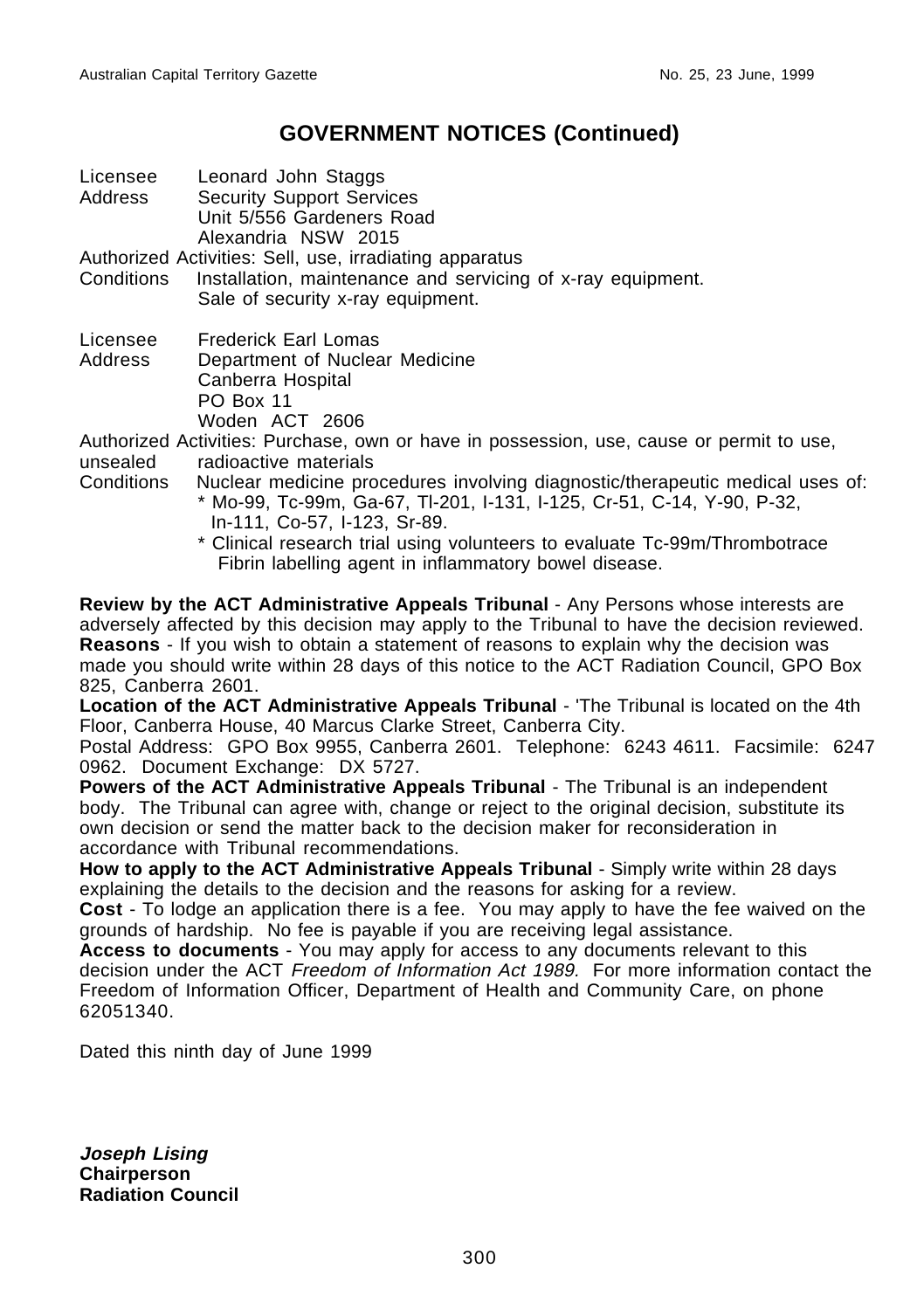#### **ACT GOVERNMENT**

#### **PLANNING AND LAND MANAGEMENT GROUP**

#### **DRAFT VARIATION NO.117 TO THE TERRITORY PLAN**

#### **HERITAGE PLACES REGISTER**

In accordance with Section 24(2) of the Land (Planning and Environment) Act 1991, the Planning and Land Management Group of Urban Services is making available for public inspection the documents submitted to the Minister in relation to **draft Variation No.117 for the Heritage Places Register.**

The documents relating to this draft Variation are now available for perusal:

- at libraries of the ACT Government Library Service at Belconnen, Civic, Dickson, Erindale, Griffith, Kippax, Tuggeranong and Woden during normal opening hours; and
- at the PALM Shopfront at 16 Challis Street, Dickson during normal office hours.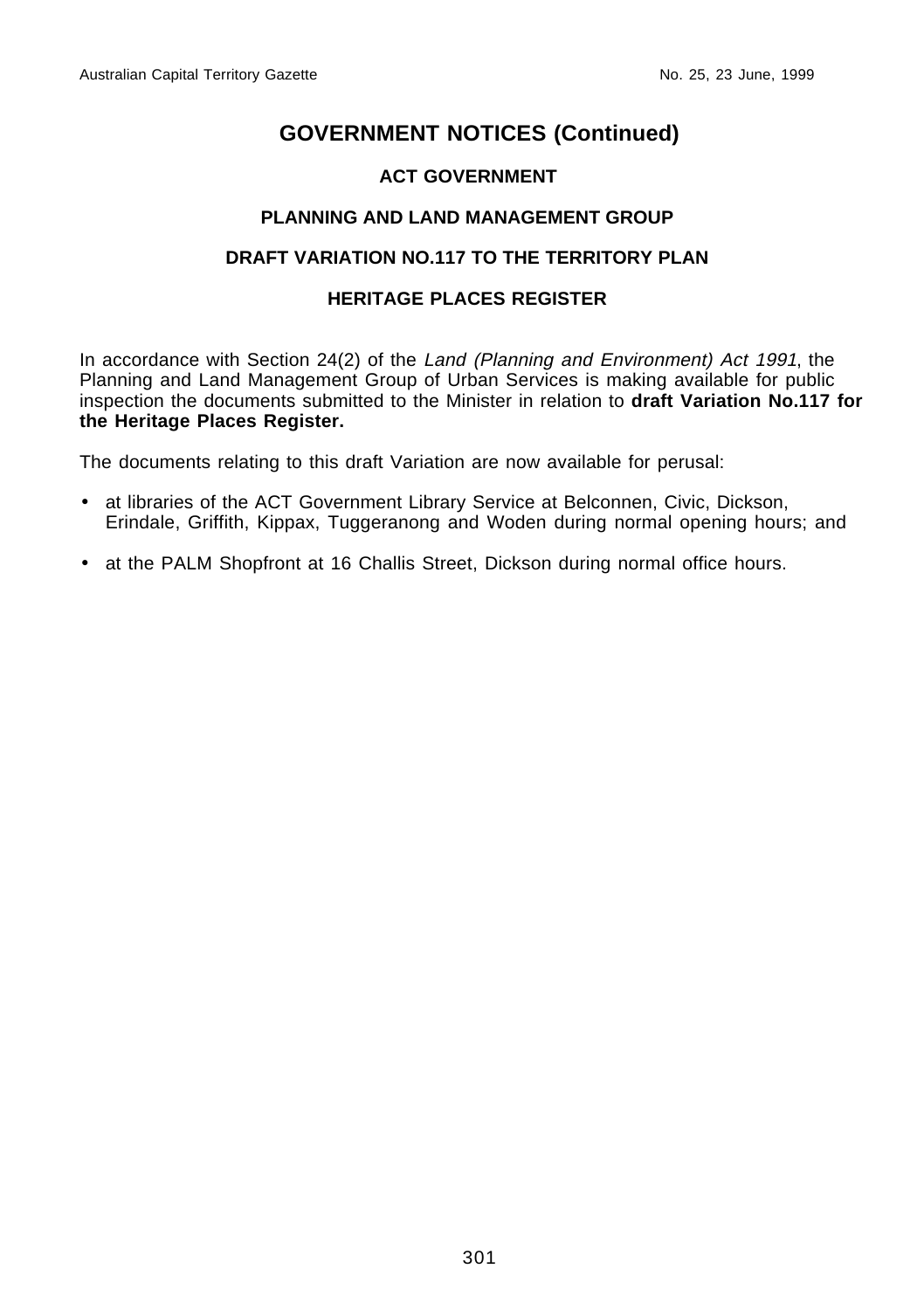

#### **AUSTRALIAN CAPITAL TERRITORY**

#### **PUBLIC PLACE NAMES ACT 1989**

#### **INSTRUMENT NO. 111 OF 1999**

Pursuant to section 4 of the Public Place Names Act 1989, I determine the names of the public places that are Territory Land as specified in the attached Schedule and as indicated on the attached map.

Dated the fifteenth day of June 1999.

**LINCOLN JAMES HAWKINS** Delegate of the Minister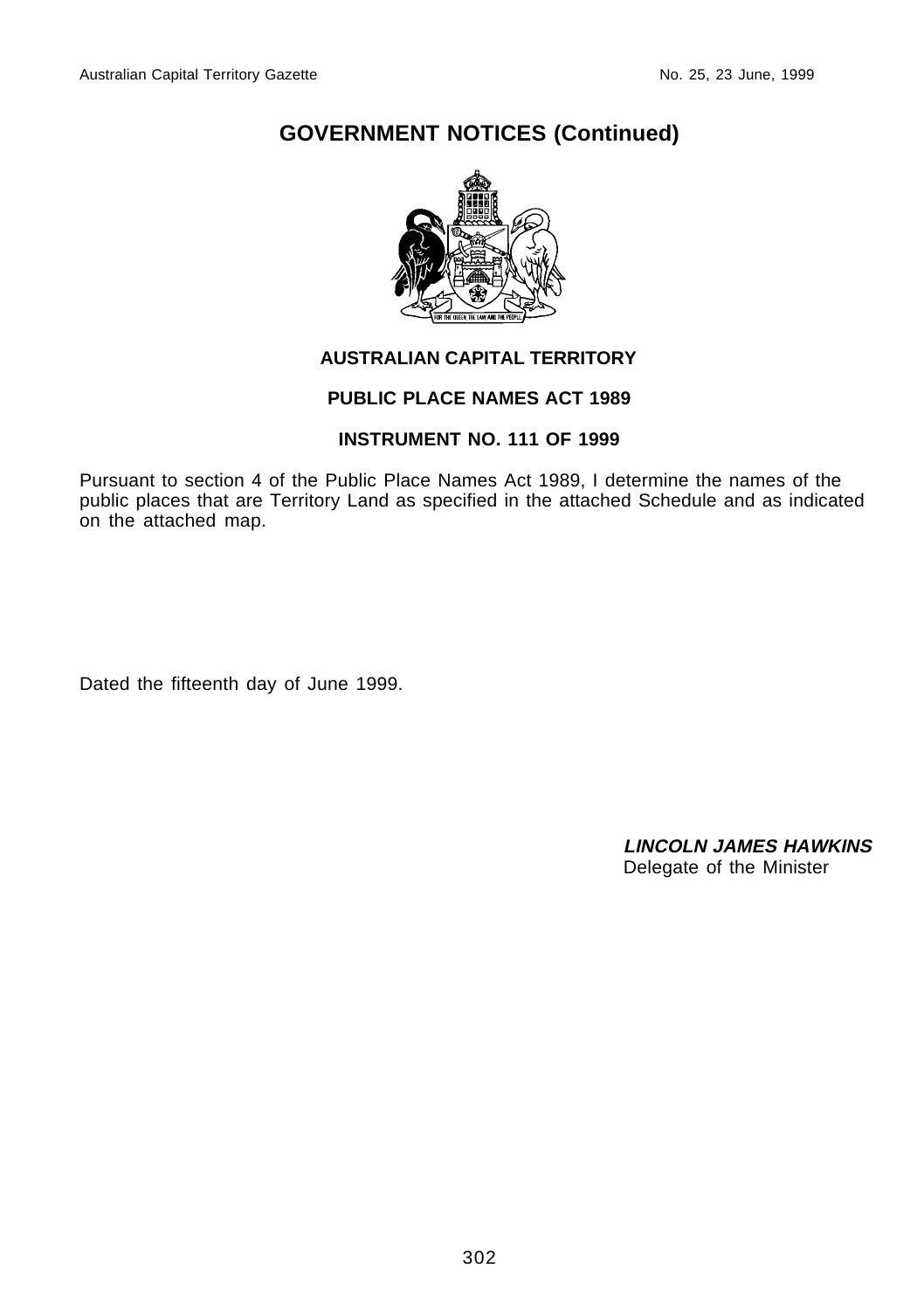#### **SCHEDULE**

#### **STREET NOMENCLATURE**

#### **Division of Palmerston: Mountains of Australia**

| <b>NAME</b>              | <b>ORIGIN</b>       | <b>SIGNIFICANCE</b>                                                                               |
|--------------------------|---------------------|---------------------------------------------------------------------------------------------------|
| Amarina Street           | Mount Amarina       | NSW mountain. Aboriginal word meaning<br>'rain'.                                                  |
| Gingera Street           | Mount Gingera 1855m | <b>ACT</b> mountain                                                                               |
| <b>Sugarloaf Circle</b>  | Sugarloaf Mountain  | ACT mountain                                                                                      |
| Domain Street            | Mount Domain 1506m  | ACT mountain.<br>Name derived from<br>John Stauton's homestead on Portion 37<br>"Mt Domain".      |
| Potters Lane             | Potters Hill 1386m  | <b>ACT</b> mountain                                                                               |
| <b>Haystack Crescent</b> | Haystack Mountain   | NSW mountain                                                                                      |
| Arawang Lane             | Mount Arawang 764m  | ACT mountain                                                                                      |
| <b>Stromlo Crescent</b>  | Mount Stromlo 782m  | <b>ACT</b> mountain                                                                               |
| Nursery Lane             | Nursery Hill 1428m  | ACT mountain.<br>Name derived from Charles McKeahnie<br>using the valley for lambing and calving. |
| <b>Bendora Crescent</b>  | Bendora Hill 1451m  | <b>ACT</b> mountain                                                                               |

 ............................. Delegate's Initials

This is Page One of the Schedule to the Instrument signed by the Delegate of the Minister on the fifteenth day of June 1999.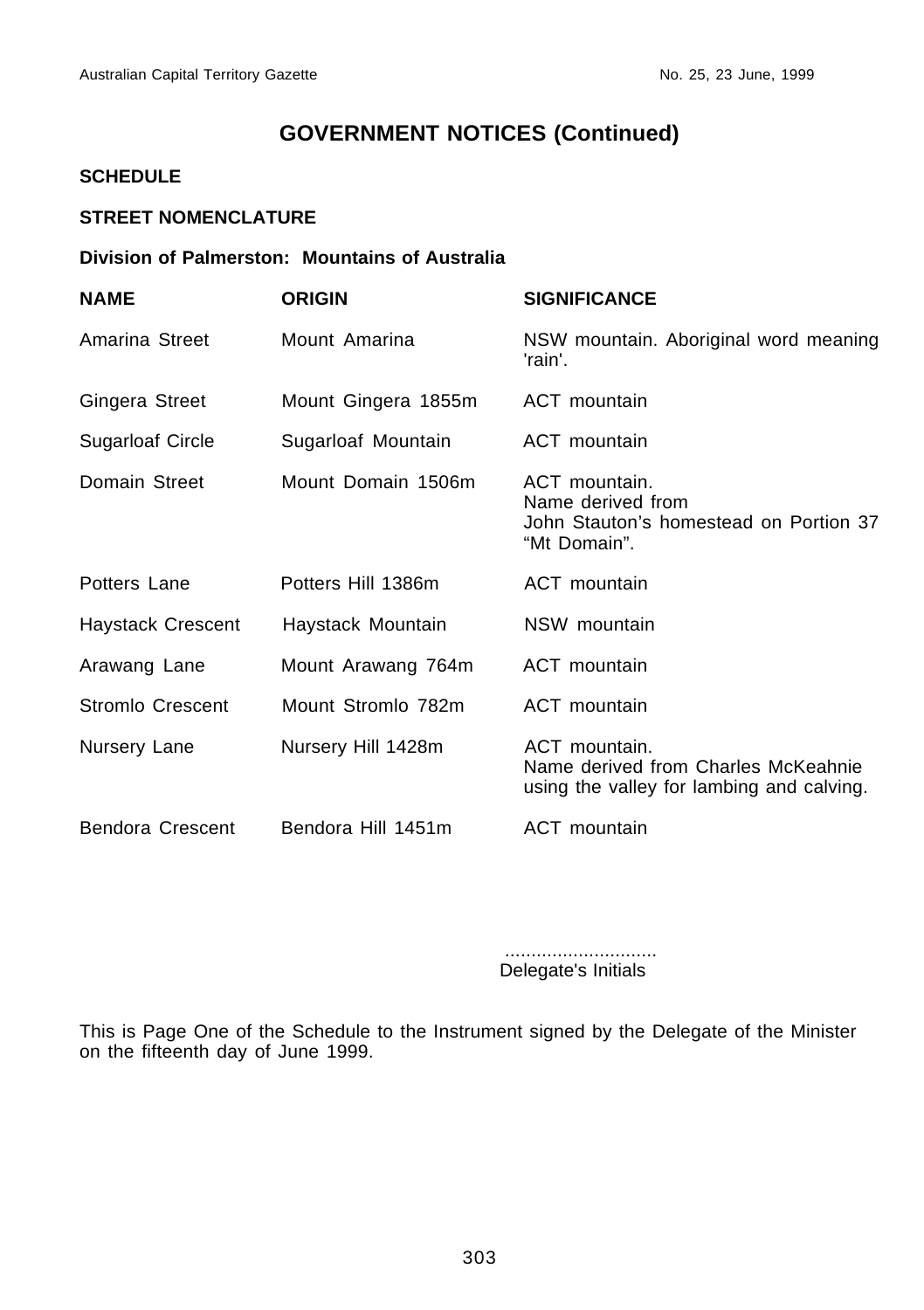| <b>NAME</b>              | <b>ORIGIN</b>  | <b>SIGNIFICANCE</b>                                                                                                                                                                                   |
|--------------------------|----------------|-------------------------------------------------------------------------------------------------------------------------------------------------------------------------------------------------------|
| <b>Burbidge Crescent</b> | Mount Burbidge | ACT mountain<br>Named after Dr Nancy Burbidge D.Sc., A.M.<br>(1912-1977) prominent botanist and women's<br>activist.                                                                                  |
| Mt Warning Crescent      | Mount Warning  | NSW mountain.<br>Named by Capt. James Cook - saw this peak<br>when ship was nearly wrecked on 16th May,<br>1770.<br>Aboriginal name is 'Wollumbin'. Also:<br>meaning 'cloud-catcher or weather maker. |

 ............................. Delegate's Initials

This is Page Two of the Schedule to the Instrument signed by the Delegate of the Minister on the fifteenth day of June 1999.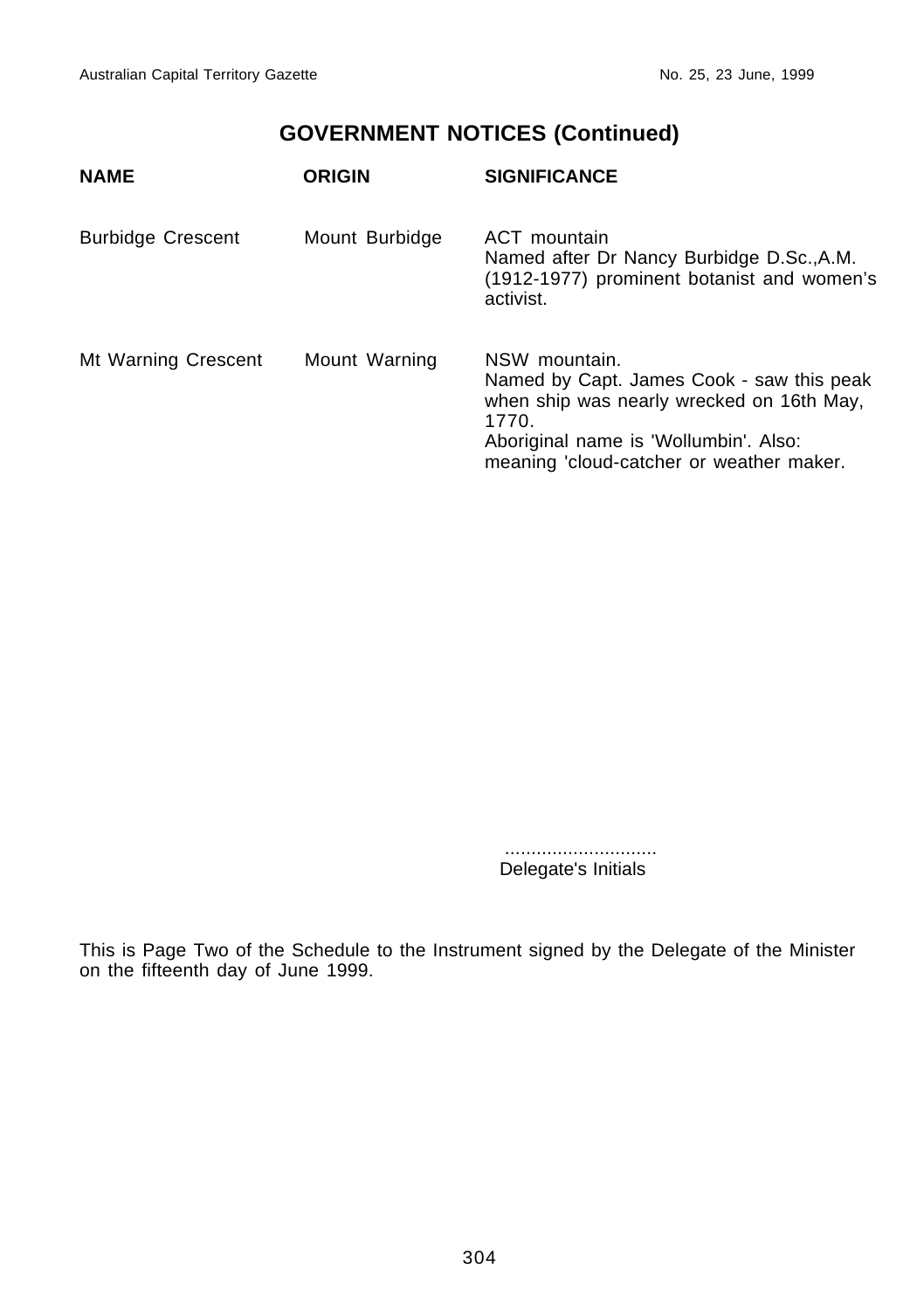

# **DIVISION OF PALMERSTON**

 $\sum_{i=1}^n \sum_{i=1}^n \sum_{i=1}^n \sum_{i=1}^n \sum_{i=1}^n \sum_{i=1}^n \sum_{i=1}^n \sum_{i=1}^n \sum_{i=1}^n \sum_{i=1}^n \sum_{i=1}^n \sum_{i=1}^n \sum_{i=1}^n \sum_{i=1}^n \sum_{i=1}^n \sum_{i=1}^n \sum_{i=1}^n \sum_{i=1}^n \sum_{i=1}^n \sum_{i=1}^n \sum_{i=1}^n \sum_{i=1}^n \sum_{i=1}^n \sum_{i=1}^n \sum_{i$ 

This is Page Three of the Schedule to the Instrument signed by the Delegate of the Minister on the  $\sqrt{2}$   $\frac{h}{r}$ day of  $\int$ 1999.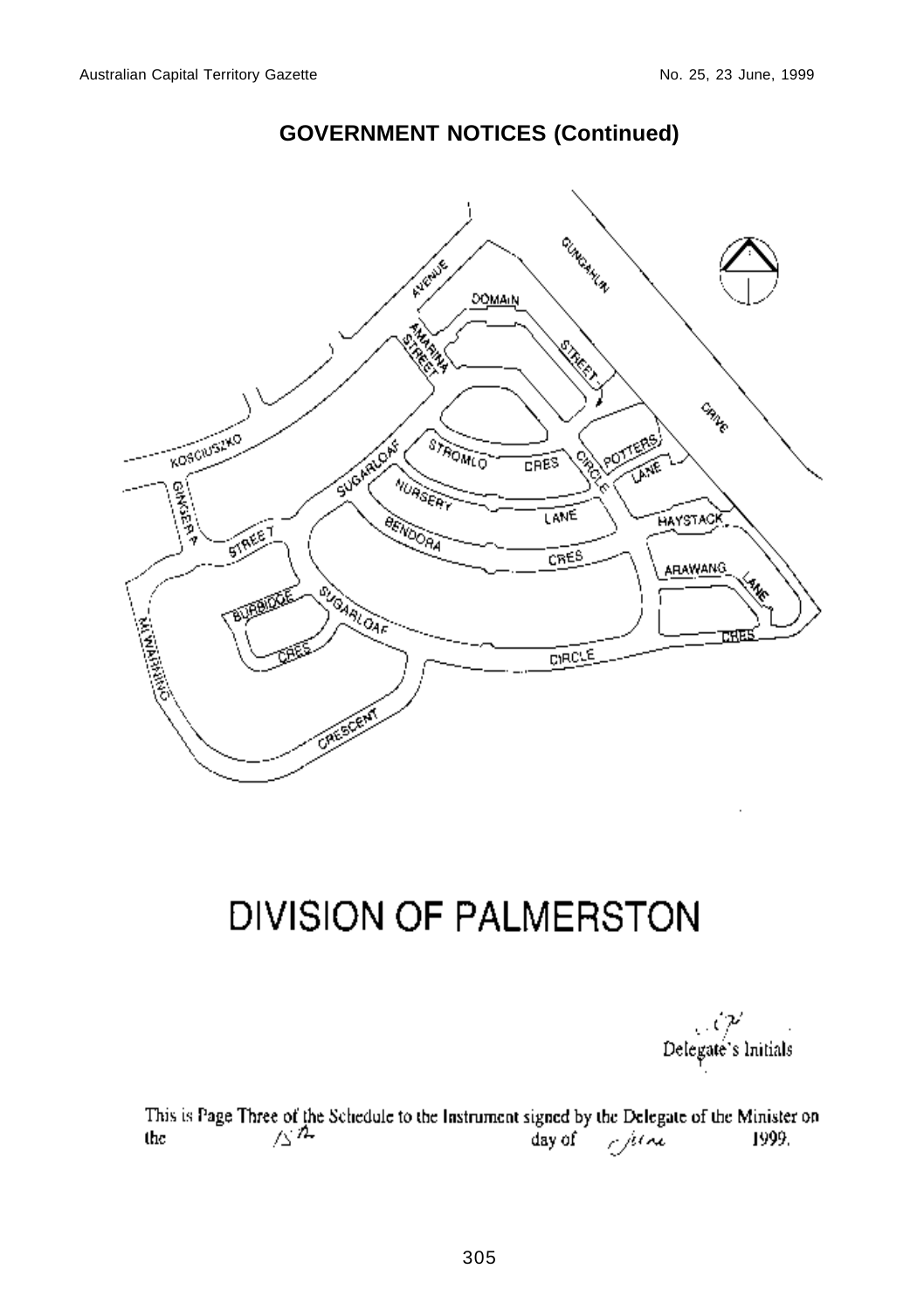#### **AUSTRALIAN CAPITAL TERRITORY**

#### **PUBLIC PLACE NAMES ACT 1989**

#### **INSTRUMENT NO. 111 OF 1999**

#### **EXPLANATORY STATEMENT**

The Public Place Names Act 1989 provides for the naming of divisions and public places and, in particular, section 4 empowers the Minister, by notice published in the Gazette, to determine the name of a division or public place.

Pursuant to section 5 of the Administration Act 1989, the Minister has delegated the power under the Public Place Names Act 1989 to name a division or public place to the Executive Director, Planning and Land Management, Department of Urban Services.

The attached Schedule to the Instrument, together with the accompanying map, details the names, origins and significance of the new street names in the Division of Palmerston.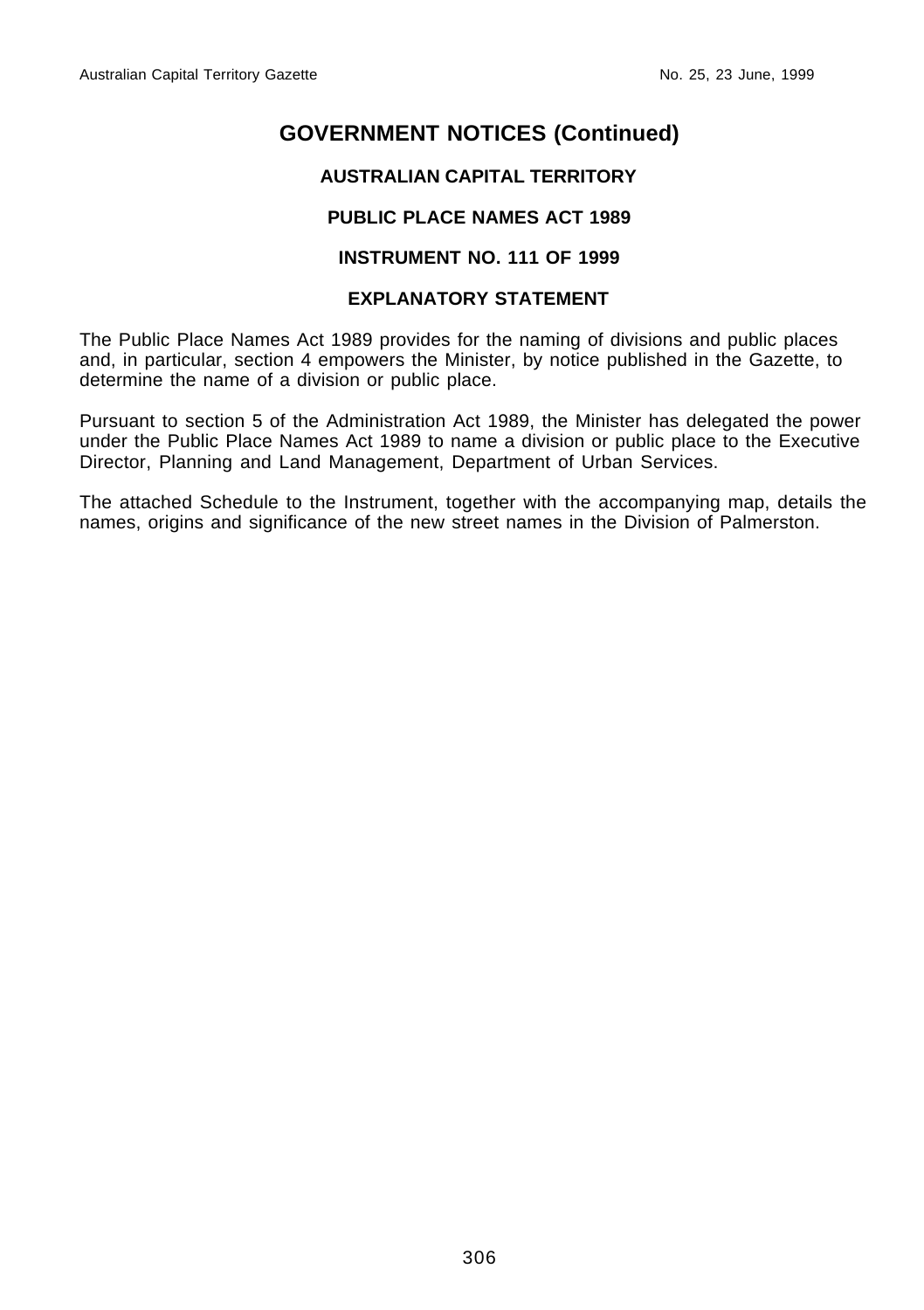

#### **AUSTRALIAN CAPITAL TERRITORY**

#### **PUBLIC PLACE NAMES ACT 1989**

#### **INSTRUMENT NO. 112 OF 1999**

Pursuant to section 4 of the Public Place Names Act 1989, I amend Instrument No. 53 published in Gazette No. 14 of 7 April 1999 by omitting the street name listed in Schedule 'A' attached to this Instrument, and inserting the name of a public place that is Territory land as specified in the attached Schedule 'B'.

Dated the eleventh day of June 1999.

 **LINCOLN JAMES HAWKINS** Delegate of the Minister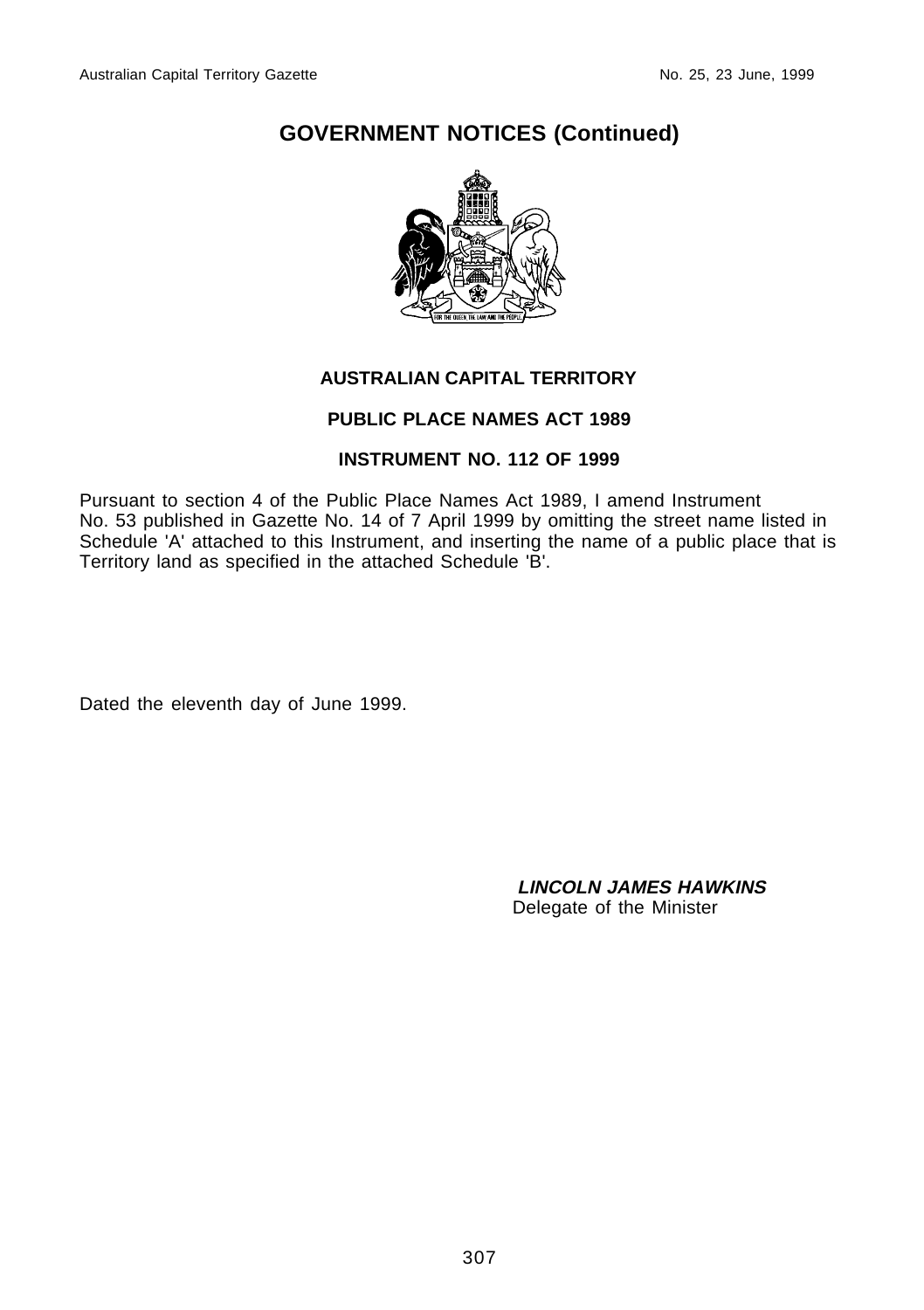#### **SCHEDULE 'A'**

The following street name is omitted from the Schedule of Gazette No. 14 of 7 April 1999.

#### **PAGE NO. NAME OF DIVISION STREET NAME**

168-172 Garran Eldershaw Crescent

> ............................. Delegate's Initials

This is Page One of Schedule 'A' to the Instrument signed by the Delegate of the Minister on the eleventh day of June 1999.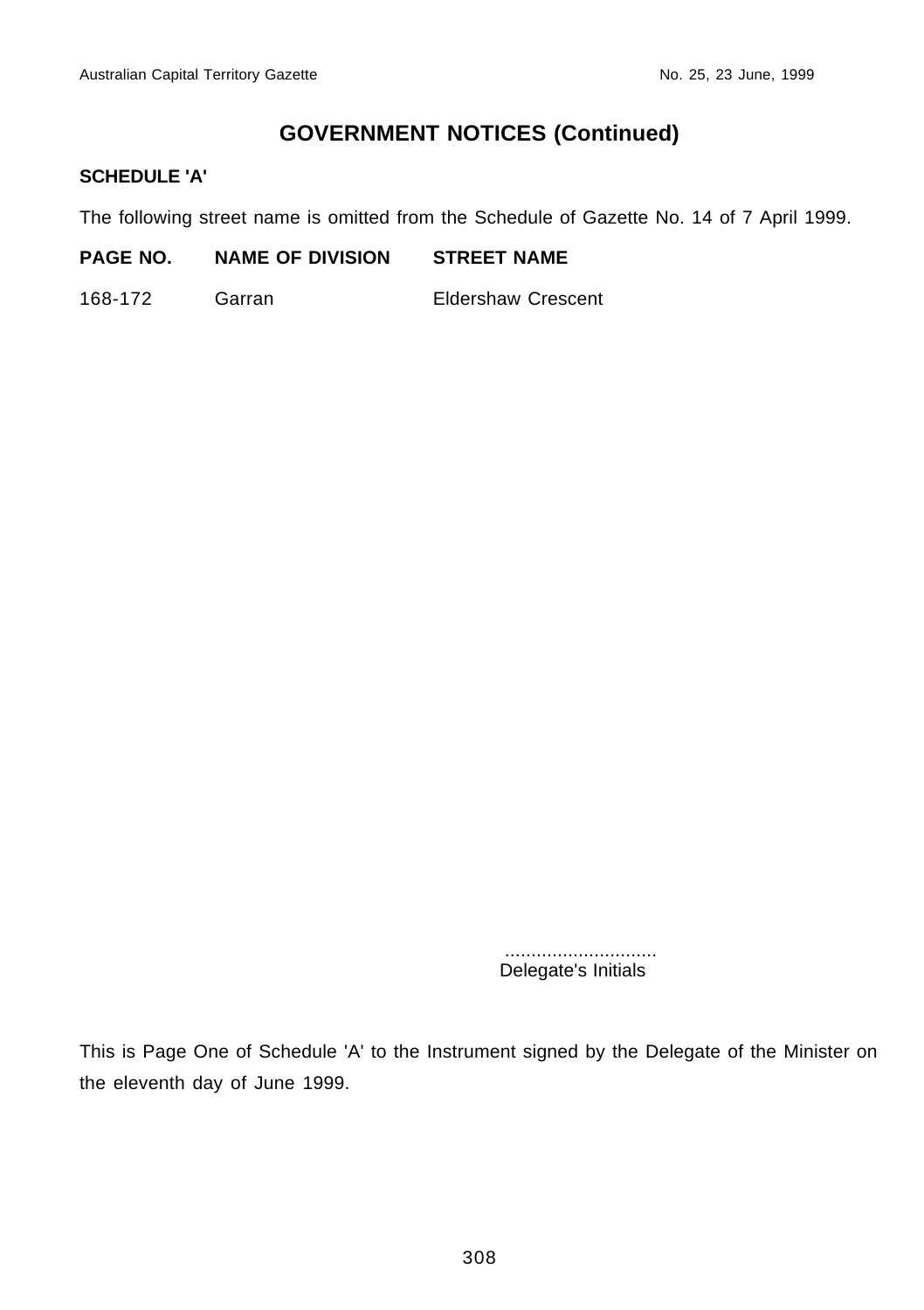#### **SCHEDULE 'B'**

#### **STREET NOMENCLATURE**

**Division of Garran: Writers**

| <b>NAME</b>              | <b>ORIGIN</b>               | <b>SIGNIFICANCE</b>      |
|--------------------------|-----------------------------|--------------------------|
| <b>Eldridge Crescent</b> | Marian Eldridge (1936-1997) | <b>Novelist and Poet</b> |

 ............................. Delegate's Initials

This is Page One of Schedule 'B' to the Instrument signed by the Delegate of the Minister on the eleventh day of June 1999.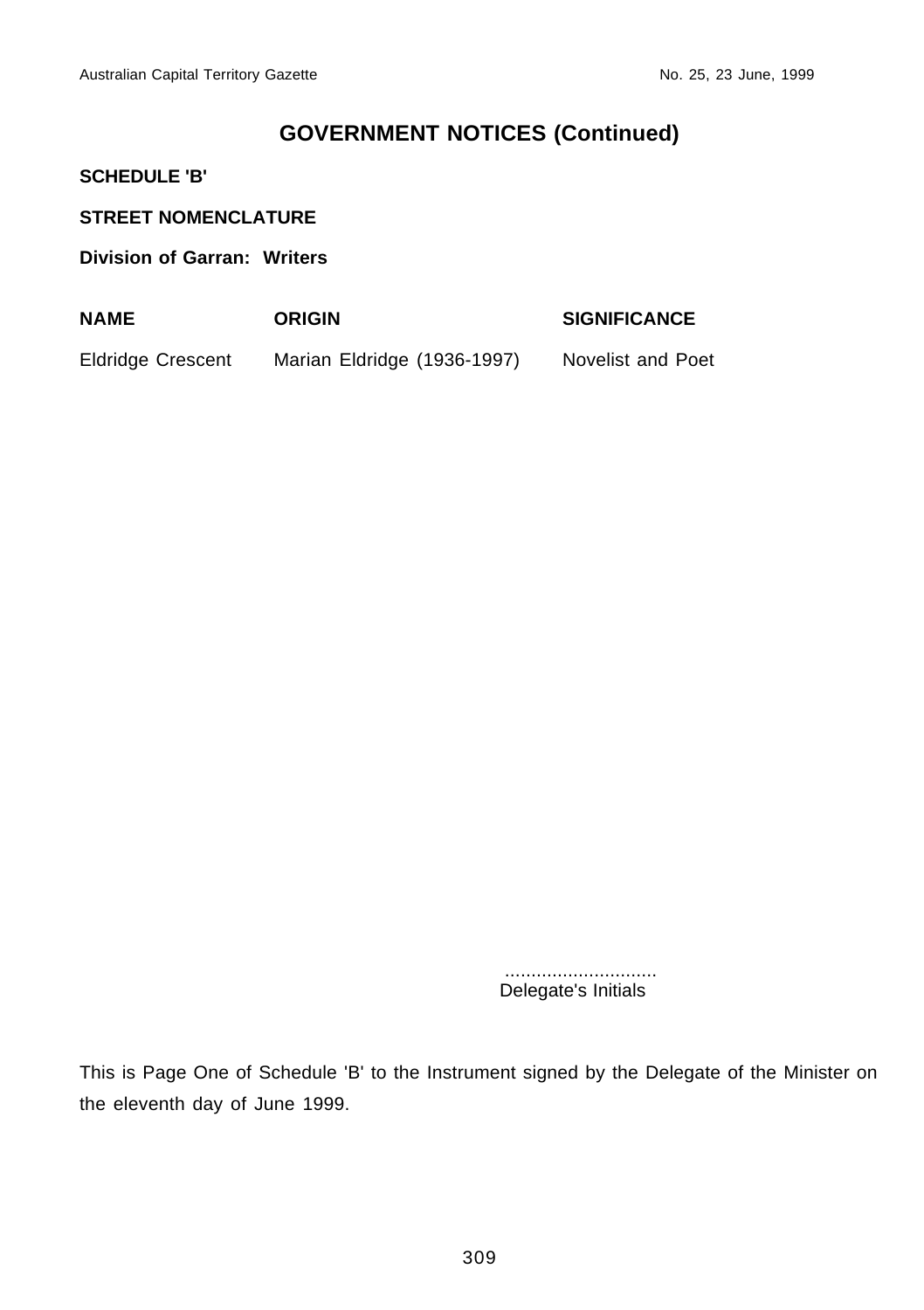

## DIVISION OF GARRAN

Delegate's initials

This is Page Two of the Schedule to the Instrument signed by the Delegate of the Minister on<br>the  $\sqrt{T}$  day of  $\int \frac{f(x)}{f(x)}$  1999. , kine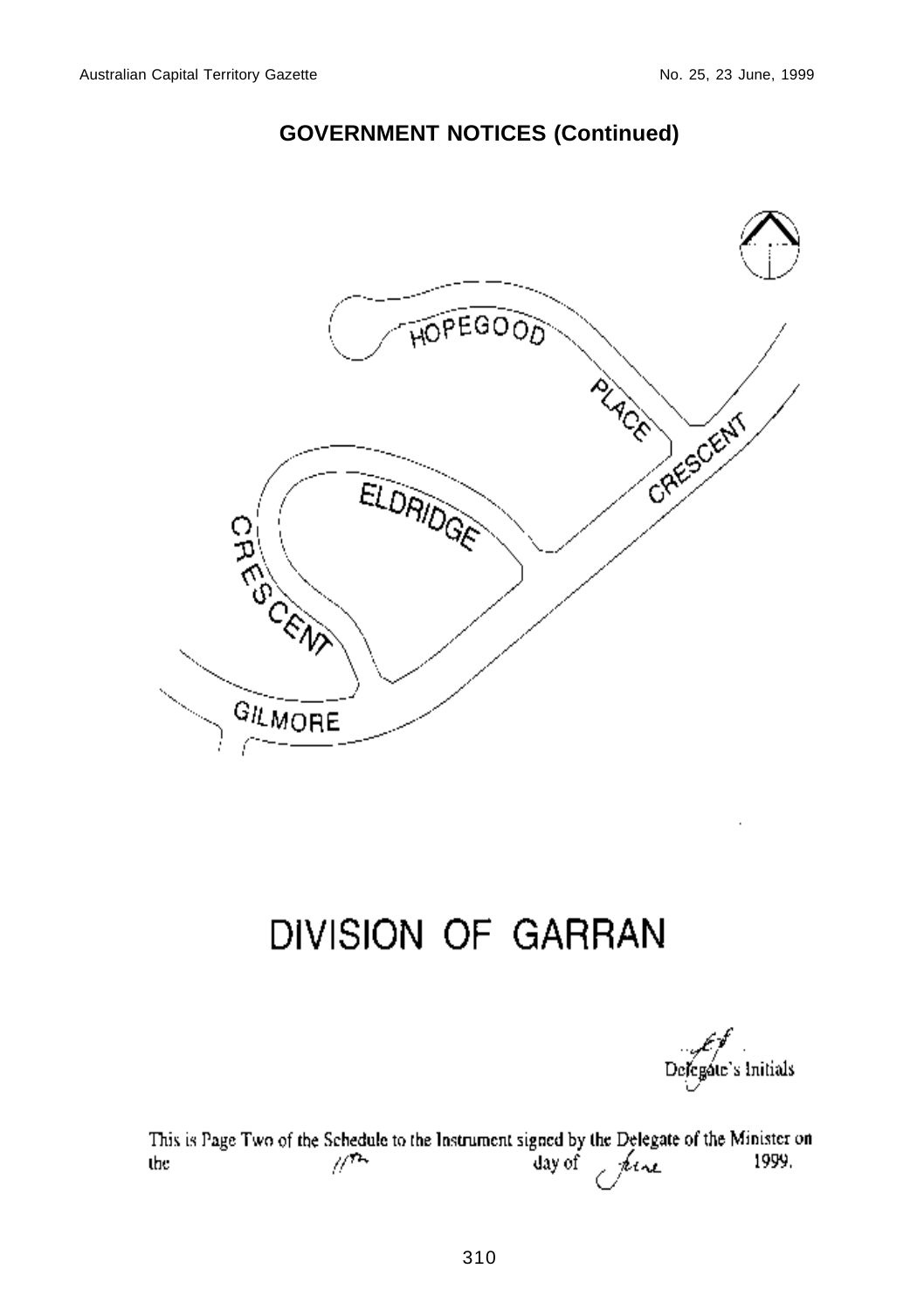#### **AUSTRALIAN CAPITAL TERRITORY**

#### **PUBLIC PLACE NAMES ACT 1989**

#### **INSTRUMENT NO. 112 OF 1999**

#### **EXPLANATORY STATEMENT**

The Public Place Names Act 1989 provides for the naming of divisions and, in particular, section 4 empowers the Minister, by notice published in the Gazette, to determine the name of a division or public place.

Pursuant to section 5 of the Administration Act 1989, the Minister has delegated the power under the Public Place Names Act 1989 to name a division or public place to the Executive Director, Planning and Land Management Group, Department of Urban Services.

Section 27 of the Interpretation Act 1967 specifies that where an Act confers a power on a person to make an instrument then, unless the contrary intention appears, that person has the further power to amend the instrument.

This Instrument amends Instrument No. 53 published in Gazette No. 14 of 7 April 1999 by omitting the street name listed in Schedule 'A' attached to this Instrument and inserting the street name as detailed in the attached Schedule 'B'.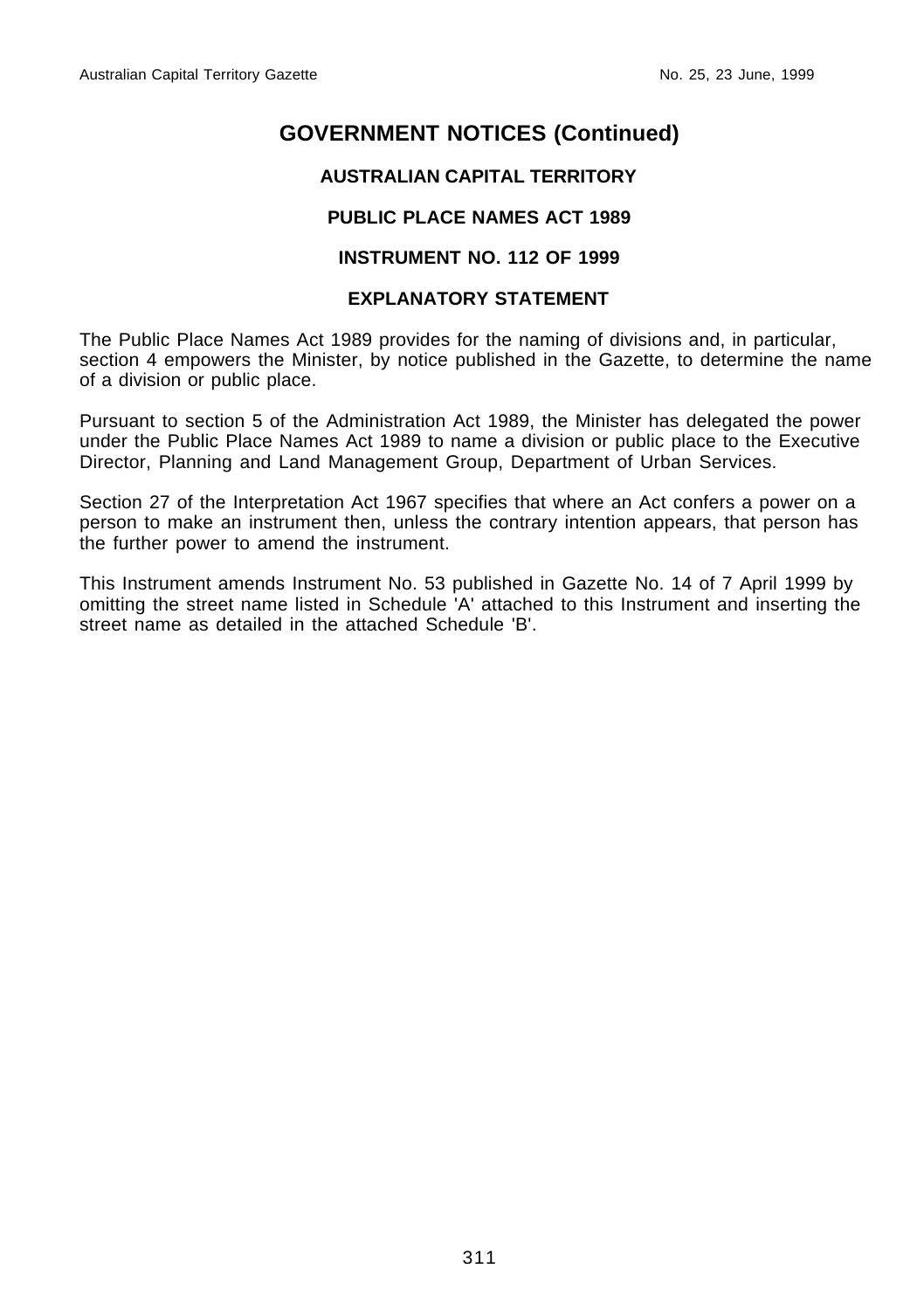

#### **AUSTRALIAN CAPITAL TERRITORY**

#### **PUBLIC PLACE NAMES ACT 1989**

#### **INSTRUMENT NO. 113 OF 1999**

Pursuant to section 4 of the Public Place Names Act 1989, I amend the notice published in Commonwealth Gazette No 116 of 30 August 1973 by omitting one street name listed in the Schedule attached to this Instrument.

Dated the fourth day of June 1999.

**LINCOLN JAMES HAWKINS** Delegate of the Minister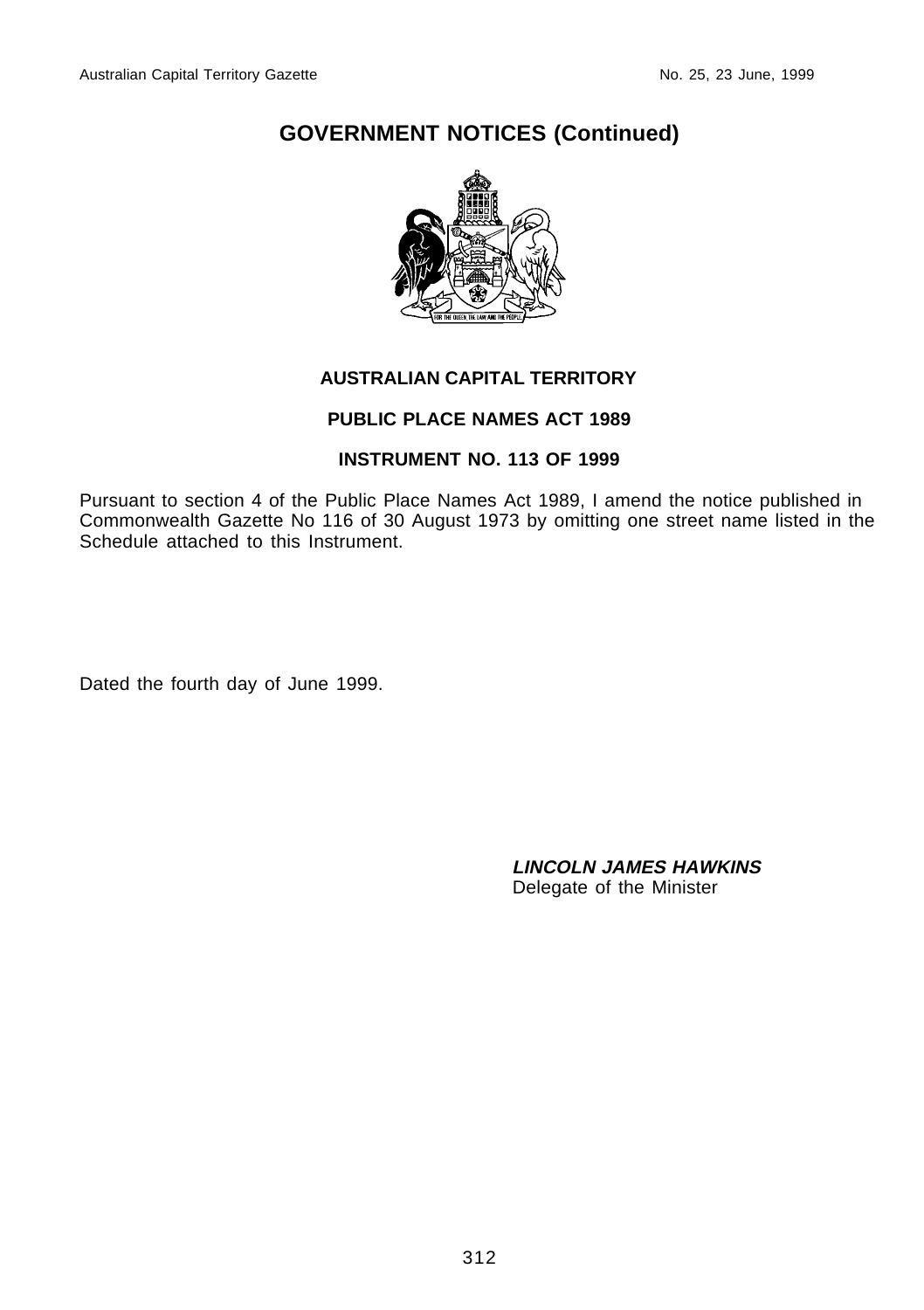#### **SCHEDULE**

The following street name is omitted from the Schedule of Gazette No. 116 of 30 August 1973.

| PAGE NO. | <b>NAME OF DISTRICT</b> | <b>STREET NAME</b> |
|----------|-------------------------|--------------------|
| 2        | Gungahlin               | Lomond Place       |

 ............................. Delegate's Initials

This is Page One of the Schedule to the Instrument signed by the Delegate of the Minister on the fourth day of June 1999.